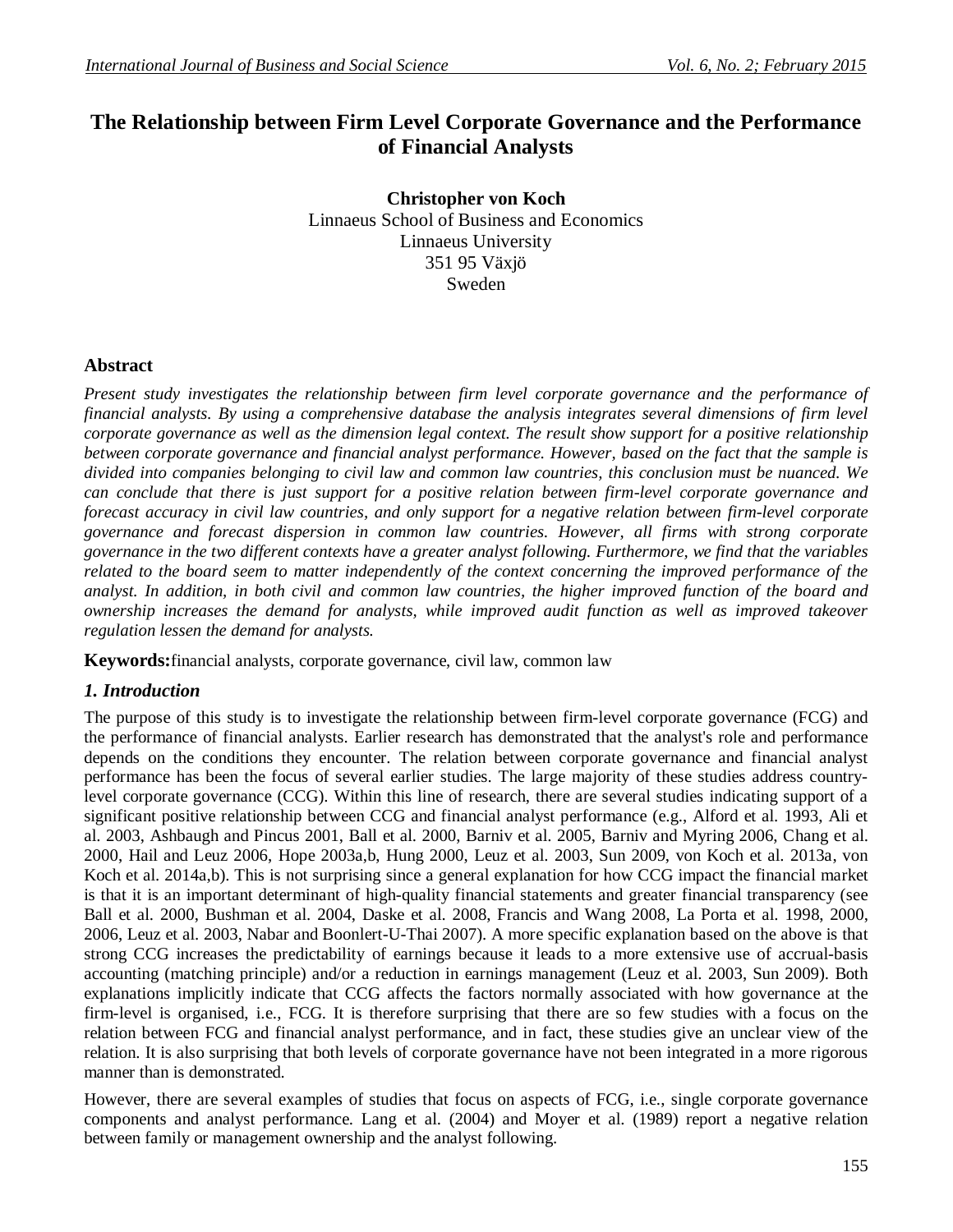Lang et al. (2004) provide conditional analysis suggesting that the negative relation with the analyst following is stronger for firms with relatively weaker minority investor protection. Their overall interpretation is that less analyst coverage among these firms is symptomatic of manager entrenchment. Behn et al. (2008) studied the relation between audit quality and analyst forecast accuracy and found that there exists a positive relationship. The use of the Big 5 auditors and industry specialist auditors was associated with better forecasting performance by the analysts. Kanagaretnam et al. (2012) found that analyst earnings forecast accuracy decreases and forecast optimism increases as the level of CEO stock options increases. Together, these examples indicate that there is ground for assuming that FCG affects the performance of analysts in some way, but at the same time, it is obvious that the relationship is unclear if FCG is considered with a more comprehensive approach than a single component.

However, there are a few studies that go beyond the focus of a single component. Byard et al. (2006) use four mechanisms, board independence, audit committee independence, board size, and CEO duality, as a proxy for FCG. They study companies in the US and conclude that there exists a positive relationship between FCG and financial analyst forecast accuracy. The results indicate that analyst forecast accuracy increases with the independence of the board, decreases with board size, and decreases when the CEO also serves as a chairman of the board. Beekes and Brown (2006) uses the Howarth corporate governance ranking as a proxy for FCG. This measure contains the corporate governance rankings for top 250 companies (by market capitalisation) in Australia and is based on information about the board and its principal committees. They conclude that there exists a positive relationship between FCG and the informativeness of disclosure, but the results also indicate that the positive relationship is not unconditional in regard to the different measures containing the financial analyst properties. Asare et al. (2011) perform an experiment with 19 analysts from the US and 17 from the UK in which they were asked to perform an analysis of fictive companies in several stages (first, without any information about the FCG and later with additional information of the company's FCG ratings). From this experiment, Asare et al. (2011) conclude that analysts rely on FCG ratings when forecasting earnings because the results indicate that information about a below (above) average corporate governance rating decreases (increases) analyst certainty. It is interesting to note that they discuss the difference between common and civil law countries and accordingly address the relevance of CCG. From the results, they conclude that there is a difference between the reactions of the US and UK analysts. UK analysts react more strongly to a rating that is inconsistent with their a priori presumption of FCG quality than do the US analysts. Beekes et al. (2012) analyses the relation between FCG and information disclosure in addition to timeliness and market participant expectation using a sample of Canadian firms for the period from 2002 to2007. They use both the aggregated and underlying measures of FCG for the analysis. They find that the aggregate measure of FCG is associated with greater forecast accuracy, lower dispersion in forecasts and greater analyst following, i.e., a general positive relation between FCG and analyst performance. Analysing the specific dimensions indicates that the results are not consistent in all aspects. An interesting aspect is that Beekes et al. (2012) discuss the results in relation to Beekes and Brown (2006) and realise that the results are inconsistent between the two studies. They attribute the differences to better data and the use of more robust estimating methods in the latest study.

What we find from the earlier research is a few studies analysing the relationship with a more comprehensive approach to FCG than one that uses single components. Among these, there is only one that integrates the possible effect of institutional settings in the empirical study. Although this is emphasised as a possible underlying factor for financial analyst performance in several of the other articles, this study analyses whether there is a different interpretation on the part of analysts in two countries belonging to firms with the same legal origin. Accordingly, it overlooks the possibility of studying the different legal origin which would have been more logical based on the discussion of the possible effect of this in the article (as the authors themselves acknowledge the choice of countries is based more on the access to data than on the optimal countries to compare). Additionally, only one of these studies takes into account more than the board dimension and integrates an additional dimension of FCG, the family ownership structure. In this study, the authors argue for the use of a more sophisticated measure of FCG than prior studies and the use of data that allows a more thorough analysis of FCG. However, there are several other dimensions that could be relevant, particularly if they offer the possibility to consider how the different parts of FCG may interact.

Based on the above, we can conclude that there are several reasons to analyse the relation between FCGand analyst performance further.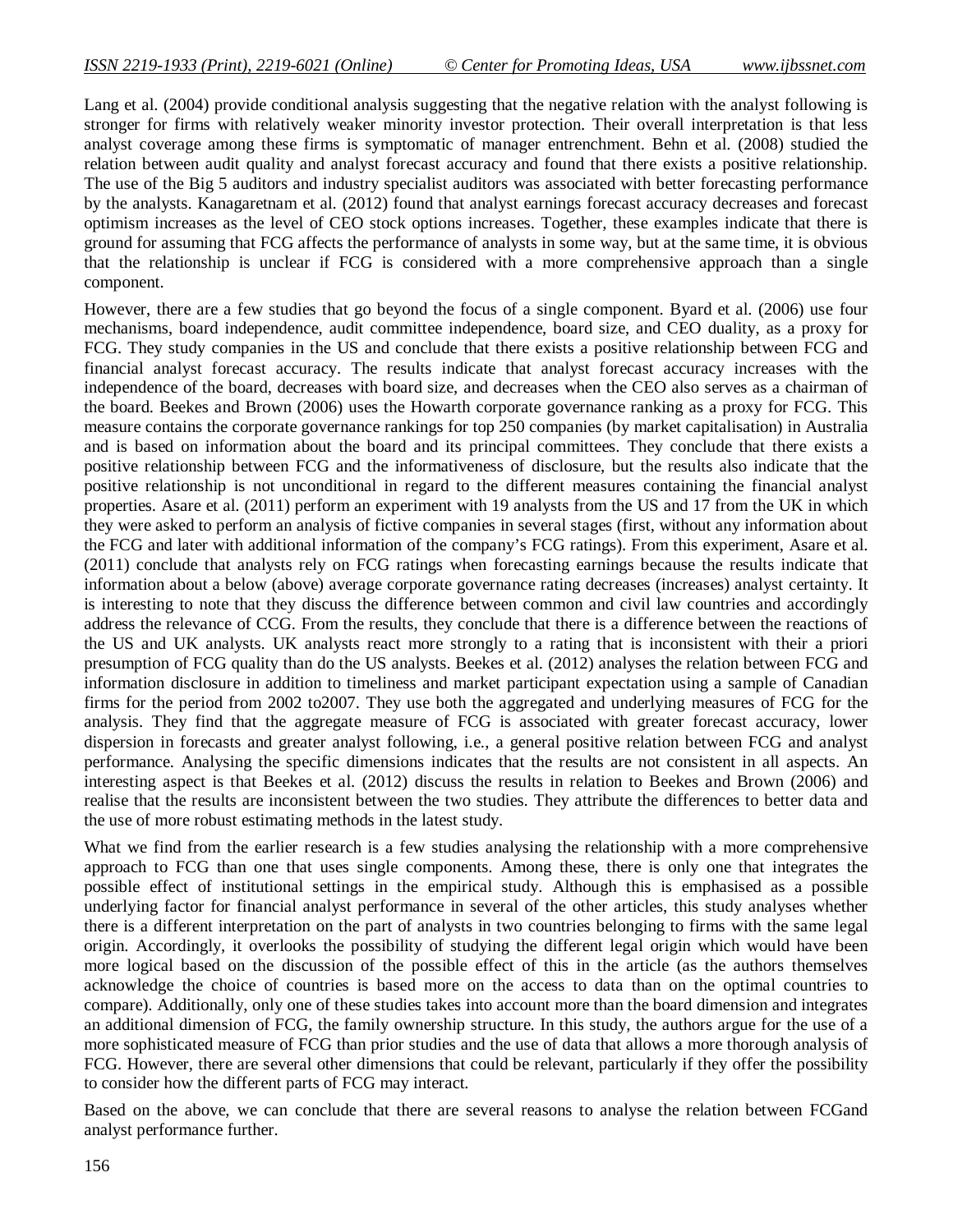First, there are reasons to analyse FCG (with the same comprehensiveness as CCG) in relation to analyst performance, i.e., a higher quality of financial statements and a higher level of financial transparency might be more directly related to FCG than CCG. Second, based on the results of prior studies regarding the relationship between CCG and analyst performance and the studies indicating that there is an interaction between the CCG and FCG (e.g., von Koch et al. 2013b), the relevance of considering both levels in the same analysis is obvious. Third, by studying the relation between FCG and analyst performance, we would also be more able to express an opinion on the firm's information environment because analyst forecast accuracy and dispersion are used to indicate the quality of the firm information environment just as the level of the analyst following is used as a proxy for the richness of the information environment. Fourth, there has been extensive research relating FCG to, for example, firm value (Brown and Caylor 2006, Gombers et al. 2003) and future profitability (e.g., Brown and Caylor 2006, Durnev and Kim 2005, Gompers et al. 2003, Klapper and Love 2003).Because a firm's future performance is associated with its FCG and the analyst following is an important determinant of valuation (see Lang et al. 2004), we see reason to analyse this relation. Therefore, we expect the accuracy of analyst earnings forecasts to be higher for companies with a higher level of FCG. Fifth, because the financial analysts can be regarded as sophisticated users of accounting information (Schipper 1991, Revsine et al. 2004) and a means to reduce information asymmetry between the firm and the investors (Krshnaswami and Subramaniam 1999), in addition to the fact that the forecast accuracy and dispersion represent the quality of the information environment and the analyst following indicates the quantity of the information environment, these findings are consistent with companies benefiting from less asymmetric information.

We extend the extensive research on analyst performance by performing a more comprehensive analysis of how corporate governance impacts their performance. We use a multi-country design over several years that integrates both the country- and firm-level corporate governance as well as using a more comprehensive measurement of firm-level corporate governance than earlier research. We use a dataset from the Institutional Shareholder Services (ISS) that provides us with a unique opportunity to investigate a comprehensive set of FCG characteristics for a large sample of companies from a cross-section of countries over time. The sample consists of 13,289 observations in eleven countries during the period from 2002 - 2009 divided into a group of civil law countries and another group of common law countries. In line with both the CCG research (cf. Ashbaugh and Pincus 2001, Chang et al. 2000, Barniv et al. 2005, Barniv and Myring 2006, DeFond and Hung 2007, Hope 2003a,b, Sun 2009, von Koch et al. 2013a) and the few studies on FCG (Asare et al. 2011, Beekes et al. 2012, Beekes and Brown 2006, Byard et al. 2006), we find support for a positive relationship between corporate governance and financial analyst performance. Strong corporate governance means more accurate and less dispersed earnings forecasts. It also leads to a greater analyst following. However, based on the fact that the sample is divided into companies belonging to civil law and common law countries, this conclusion must be nuanced. We can conclude that there is just support for a positive relation between firm-level corporate governance and forecast accuracy in civil law countries, i.e., strong positive corporate governance leads to more accurate forecasts and only support for a negative relation between firm-level corporate governance and forecast dispersion in common law countries, i.e., strong corporate governance leads to less dispersed forecasts. However, all firms with strong corporate governance in the two different contexts have a greater analyst following. These results have interesting implications for the information environment between civil and common law countries. Under the assumption that strengthened FCG improves the quality of accounting reports, analysts in civil law countries can thereby forecast more accurately, while common law countries reduce uncertainty in the forecasts of analysts. Furthermore, we find that the FCG variables related to the board seem to matter independently of the context concerning the improved performance of the analyst. In addition, in both civil and common law countries, the higher improved function of the board and ownership increases the demand for analysts, while improved audit function as well as improved takeover regulation lessen the demand for analysts.

This study has several contributions. It adds to the literature on how corporate governance is associated with financial analyst performance, integrating both country-level and firm-level corporate governance. It also contributes to the development of the method and analysis compared to prior studies analysing the relationship between firm-level corporate governance and financial analyst performance; the study implements an extensive measure of firm-level corporate governance, with possibilities for analysing different components of corporate governance together, as well as conducting both longitudinal and cross-sectional analysis.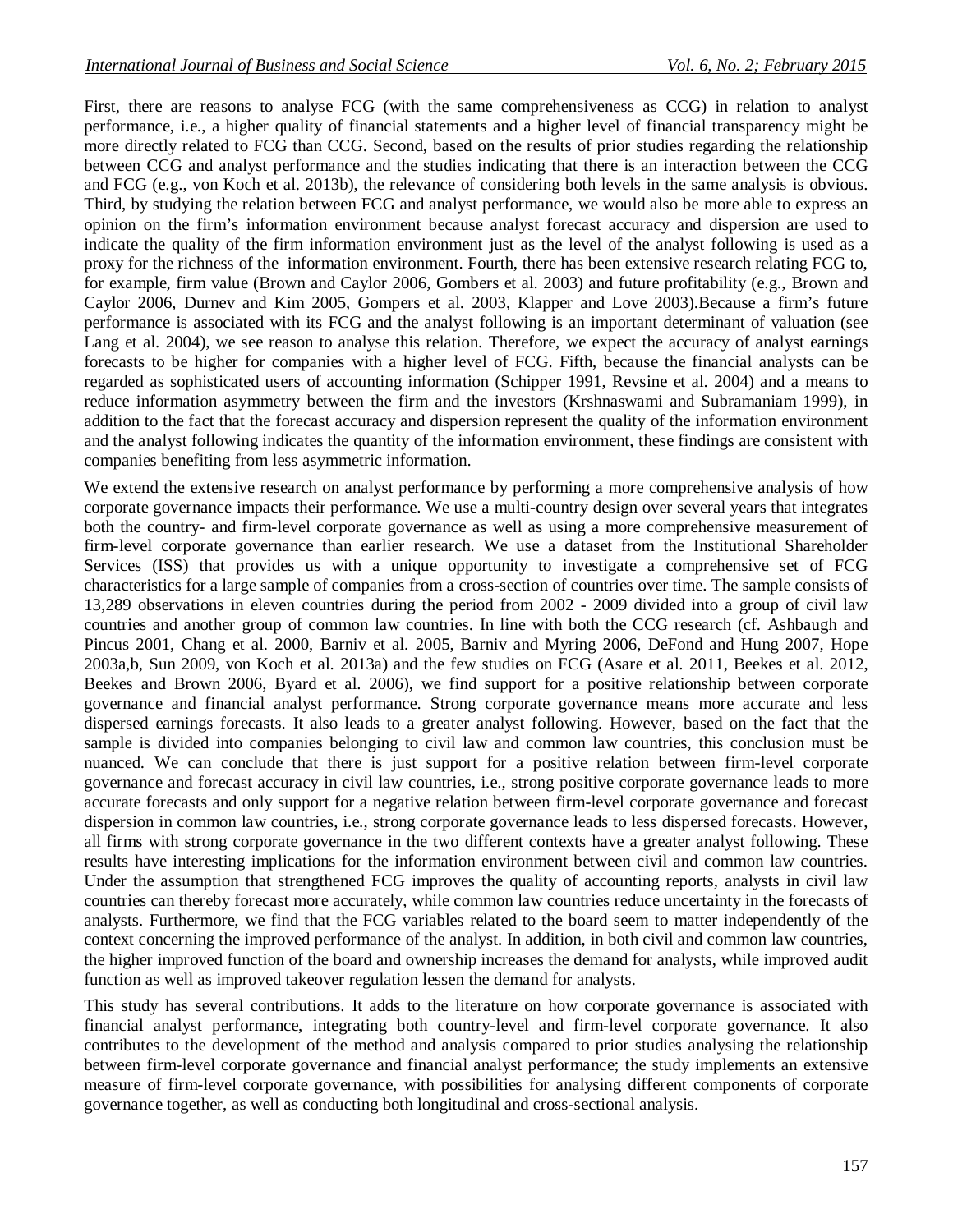The study also gives valuable insight to regulators and policy makers in regard to the effect that different decisions of corporate governance regulations could have on the information environment and offers the possibility of accomplishing greater efficiency in the financial markets.

### *2. Review of the Literature*

### **2.1 Analyst Forecast Properties and Corporate Governance**

Analysts and their forecast properties have been used extensively to analyse various aspects in the accounting literature. The subject has also received attention in the corporate governance literature. The reason for this is that financial analysts are regarded as one of the most sophisticated users of accounting information (Schipper 1991, Revsine et al. 2004); one relevant corporate governance mechanism for reducing information asymmetry between the corporation and the investors (Krshnaswami and Subramaniam 1999). Jensen and Meckling (1976) suggests that analysts can serve as effective monitors of manager behaviour through their information-gathering activities, thereby reducing the agency costs arising from the separation of ownership and control. Analyst earnings forecasts have been used as an interpretation of the market expectations of firm performance because investor expectations are unobservable, and their performance has been a proxy for determining the efficiency in financial markets.

Generally, there are five types of studies relating the financial analyst to corporate governance. These five types can be further divided into those who examine the relation between CCG and the financial analyst and those who examine FCG and the financial analyst. First, there is research that examines CCG and financial analysts (for example, Hope et al. 2009). Second, there is research that examines the disclosure of CCG and financial analysts (for example, Bushman et al. 2004). Third, there is research at the firm level that examines FCG and the financial analyst (for example, Byard et al. 2006). Fourth, there is research that examines FCG disclosure and financial analysts (for example, Yu 2010). Fifth, there is research that examines parts of FCG and financial analysts (for example, Lang and Lundholm 1996). The studies that examine the relation between CCG and financial analysts are discussed in section 2.2, and the studies that examine the relation between FCG and financial analysts are discussed in section 2.3.

### **2.2 CCG and Financial Analyst**

*S*tudies regarding the first and second type indicate several explanations of how CCG could affect financial analyst properties. Within the line of research from a country-level perspective, there has been a part of comparative governance literature (initiated by the work of La Porta et al. 1998, 1999) focused on how economies, capital markets and firms perform under different legal regimes. To begin with, one explanation is that CCG will influence the role that accounting information has in the market. In countries with strong CCG, investors can rely more on accounting information because it is perceived as more trustworthy (e.g., Hope et al. 2009), which also means that earnings forecasts are seen as more trustworthy and therefore have greater usefulness in these countries (Ashbaugh and Pincus 2001, Barniv et al. 2005, Barniv and Myring 2006, Chang et al. 2000, DeFond and Hung 2007, Hope 2003a,b). Another explanation is that a strong CCG influences analysts to perform better because there is a higher demand for high-quality earnings reports. Countries with strong CCG are expected to have highly developed capital markets in which earnings information is considered to have more value relevant to less refined markets (e.g., Barniv et al 2005, DeFond and Hung 2007). These explanations are supported by several empirical studies that also indicate the assumed relation between CCG and legal origin. Chang et al. (2000), for example, found that analyst forecasts are more accurate and forecast dispersion is lower in common law countries. Their explanation is that common law countries in general can be characterised by more effective CCG. This is supported empirically by Barniv et al. (2005) who found that analysts in common law countries performed better than their peers in civil law countries, which, according to them, is evidence of the existence of an association between legal and financial reporting environments and analyst forecast behaviour. The eventually existence of this association depends on the enforcement and compliance of the law and regulations. Prior research has demonstrated that common law countries have stronger enforcement of accounting standards than civil law countries (Francis et al. 2003, Hope 2003a). Hope (2003a) argues that strong enforcement of accounting standards encourages (or forces) managers to follow the accounting rules that are in place (thereby reducing analysts' "accounting uncertainty"). Greater compliance with rules and regulations should reduce analyst uncertainty about financial reports and, in turn, make the task of forecasting earnings relatively easier (Bhat et al., 2006).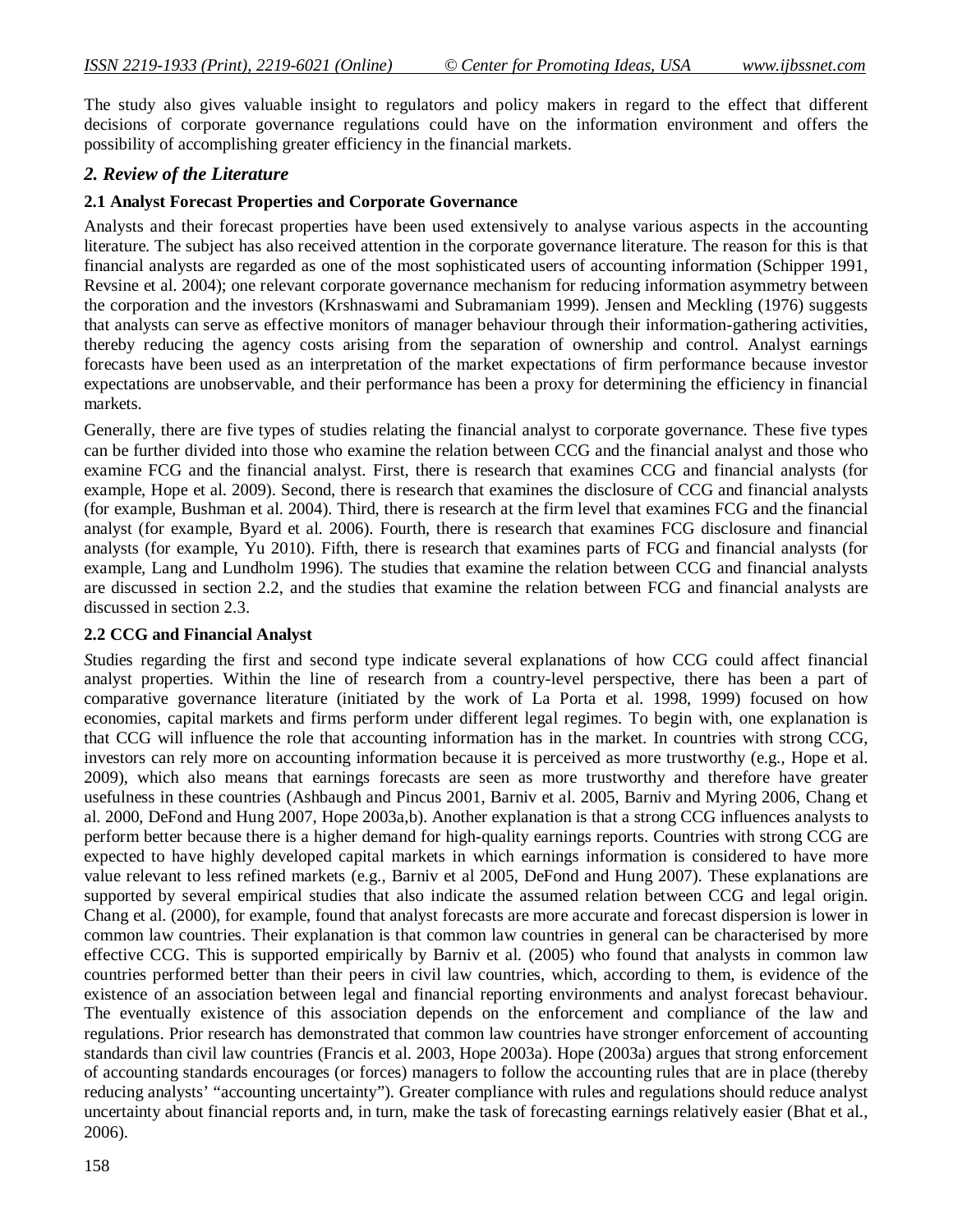All of the researchers cited here support their findings by referring to other research that demonstrates reported earnings to be more useful to analysts in stronger rather than weaker CCG countries (e.g., Alford et al. 1993, Ali et al. 2003, Ball et al. 2000, Hung 2000, Hail and Leuz 2006, Leuz et al. 2003). To the extent that reported earnings are more useful in strong CCG countries, investors demand earnings-related information, thereby giving analysts an incentive to provide superior earnings forecasts. These studies suggest an association between legal and financial reporting environments and the forecast behaviour of analysts. The main argument of these studies is that strengthening CCG improves firm public information, which can lead to a decreased need for analysts to gain private information. If more information is known by an outsider, an insider would have less private information, which would affect analyst behaviour with regard to gaining private information.

Another type of study related to the present one is those that do not examine CCG directly but rather the disclosure of CCG. One of the few of these studies is Bushman et al. (2004) who argue, for example, that corporate transparency varies systematically with a country's legal/judicial environment. Also according to the Bushman and Smith (2001), one of the reasons for this higher demand for transparency is that, in strong CCG countries, the effectiveness of accounting limiting expropriation of minority investors are likely to be greater. If CCG disclosure affects the quality of accounting reports and that the quality of these reports is linked to the degree to which the reported figures (e.g. earnings) will persist into the future, analysts will be able to issue more accurate forecasts by learning about the governance of the company from disclosure. For example, if analysts have knowledge of the effects of weak governance from disclosure then the analysts becomes less dependent on the reported financial figures in a company with weak governance and instead use other sources of information (e.g. direct communication with managers) to generate more accurate predictions. However, they can be more likely to use accounting information when formulating forecasts for companies that seem to have strong governance mechanisms in place. Thus, we could reasonably expect that analysts in a weak legal environment using less accounting information than in a strong legal environment.

Thereby, based on prior research, it seems that it is plausible to assume that analyst performance increases when CCG is strengthened. At the same time, it is also reasonable to assume that there is a substitution effect between the CCG and financial analysts. With increased CCG, the performance of the analysts' increases, but at the same time, due to the increased quality of information, the demand of the financial analysts'service will be decreased. This implies that there is a basis for a more refined analysis of the relationship, especially because the results are in line with those of Heflin et al. (2003) and Irani and Karamanou (2003), who argue that if analysts seek to gain an advantage by gathering private information in response to an increase in public information, this improvement of public information may improve accuracy while simultaneously increasing dispersion.

### **2.3 FCG and Financial Analyst**

Earlier studies of CCG build upon the implicit assumption that FCG does not differ between firms within a country (Ashbaugh and Pincus 2001, Barniv et al. 2005, Barniv and Myring 2006, Chang et al. 2000, Dardas 2012, DeFond and Hung 2007, Fidrmuc et al. 2013, Hope 2003a,b). However, this assumption is not supported by the studies that examine the relation between CCG and FCG and demonstrate that firms in strong CCG countries do not necessarily have strong FCG; instead, FCG varies greatly within a given country (Aggarwal et al. 2009, Bruno and Claessens 2010, Chhaochharia and Laeven 2009, von Koch et al. 2013b). Markets throughout the world are becoming increasingly integrated, and several companies are currently cross-listed in exchanges in two or more countries. As also previously explained, this conclusion means that FCG would have a more profound impact on the transparency and trustworthiness of management action and therefore may have a more direct impact on the effects of forecast properties. There are also several examples that analyse whether and how FCG affects the information environment as well as the impact of dealing with problems with asymmetric information, which could be directly translated to the problems between management and the analyst (the insider and outsider). Within the line of research from a firm-level corporate governance perspective, there are many studies that examine the value and relevance of FCG without incorporating the financial analyst. These studies typically find that higher standards of FCG are associated with increased firm value, decreased costs of capital, greater access to external financing, and other beneficial aspects of firm value (Bebchuk et al. 2004, Bebchuk and Cohen 2005, Brown and Caylor 2006, Chhaochharia and Grinstein 2007, Core et al. 2006, Dittmar and Mahrt-Smith 2007, Doidge et al. 2007, Durnev and Kim 2005, Francis et al. 2005, Gompers et al. 2003).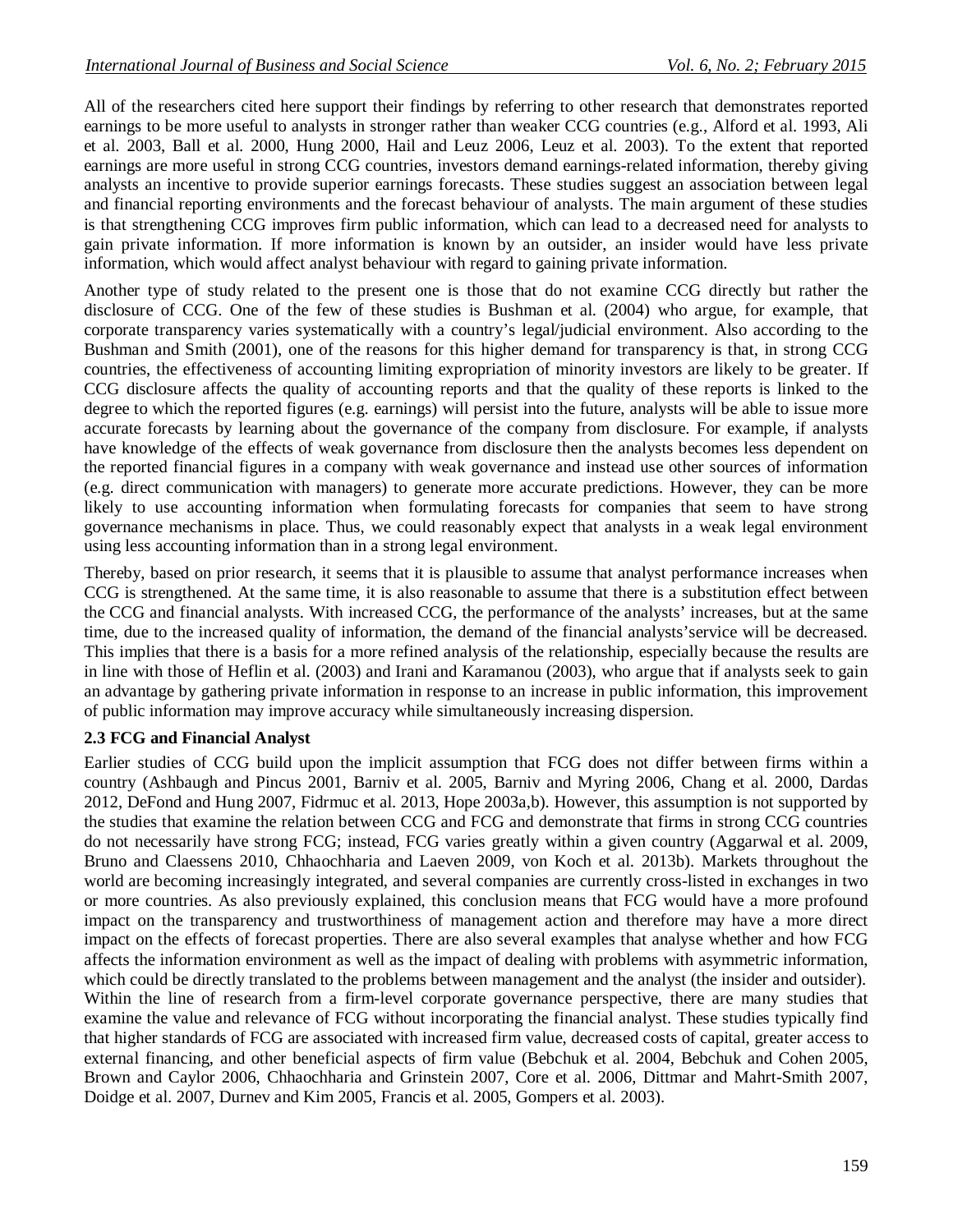However, the prior studies analysing the relationship between FCG and forecast properties indicate a more scattered picture. There are a few studies that focus on more than the single corporate governance mechanism. Byard et al. (2006) use four variables, board independence, audit committee independence, board size, and CEO duality, as a proxy for FCG. They study companies in the US and conclude that there exists a positive relationship between FCG and financial analyst forecast accuracy. The results demonstrated that analyst forecast accuracy increases with the independence of the board, decreases with board size, and decreases when the CEO also serves as a chairman of the board. Beekes and Brown (2006) uses the Howarth corporate governance ranking as a proxy for FCG. This measure contains corporate governance rankings for the top 250 companies (by market capitalisation) in Australia and is based on information about the board and its principal committees. The main focus is the question as to whether high quality FCG is related to high informative disclosure measured among several other indicators, such as financial analyst forecast accuracy, forecast bias, level of disagreement and number of analysts following a firm. They conclude that a positive relationship exists between FCG and the informativeness of disclosure, but the results also indicate that the positive relationship is not unconditional in regard to the different measures containing the financial analyst properties. Australian firms with a higher ranking of FCG have a greater of analyst following, and there is less bias and greater accuracy with a higher ranking. However, at the same time, a higher ranking means greater disagreement (dispersion in analyst forecasts) in the forecasts.

Asare et al. (2011) perform an experiment with 19 analysts from the US and 17 from the UK in which they were asked to perform an analysis of fictive companies in several stages. First, with no information is provided about the company's corporate governance; at a later time, additional information of the company's corporate governance is provided. The latter was presented in the form of a corporate governance rating given by a fictive rating agency and presented as above or below average with respect to industry peers and other leading companies. The reaction of the analysts to the new information was an indication of the influence of corporate governance on their analysis. From this experiment Asare et al. (2011) conclude that analysts rely on corporate governance ratings when forecasting earnings because the results indicate that information about a below (above) average corporate governance rating decreases (increases) analyst certainty. Of note is that they discuss the difference between common and civil law countries and accordingly address the relevance of CCG. Their reason for choosing and comparing two common law countries is that they would like to answer the question as to whether analysts respond similarly to corporate governance ratings within countries with the same legal origin or if a difference in response can be observed. From the results, they conclude that there is a difference between the US and UK analyst reactions. The UK analysts react more strongly to a rating that is inconsistence with their a priori presumption of CCG quality than the US analysts.

Beekes et al. (2012) analyse the relation between FCG and information disclosure and between timeliness and market participant expectation using a sample of Canadian firms for the period from 2002 to 2007. They use both the aggregated and underlying measures of CCG for the analysis. FCG is measured by the rating in the Board Shareholder Confidence Index Report (BSCI), which contains the corporate governance ratings for firms on an annual basis. BSCI rates corporate governance with respect to several dimensions. In addition to the more ordinary variables, such as the level of board and committee independence and the separation of the CEO and chairman of the board, it also controls for family ownership structures and different holding and voting rights as a consequence of this. The five underlying dimension they use in addition to the total rating of corporate governance is the director independence, the director stock ownership, the board and committee structure and share voting rights, the individual and full board evaluation system, and the board decision output. They find that the aggregate measure of corporate governance is associated with greater forecast accuracy, lower dispersion in forecasts and a greater analyst following, i.e., a general positive relation between the FCG and analyst performance. Analysing the specific dimensions indicates that the results are not consistent in all aspects. For example, there is the question of whether forecast bias increases with better board decision output, i.e., analysts make more optimistic forecasts in firms characterised by better output. In addition, in regard to the number of analysts following, there is no significance observing the dimensions alone. Notably, Beekes et al. discuss the results in relation to Beekes and Brown (2006) and realise that the results are inconsistent between the two articles. They attribute the differences to better data and the use of more robust estimating methods.

The fourth type of research related to the present study uses the ideas in Bushman et al. (2004) and focuses on FGC disclosure.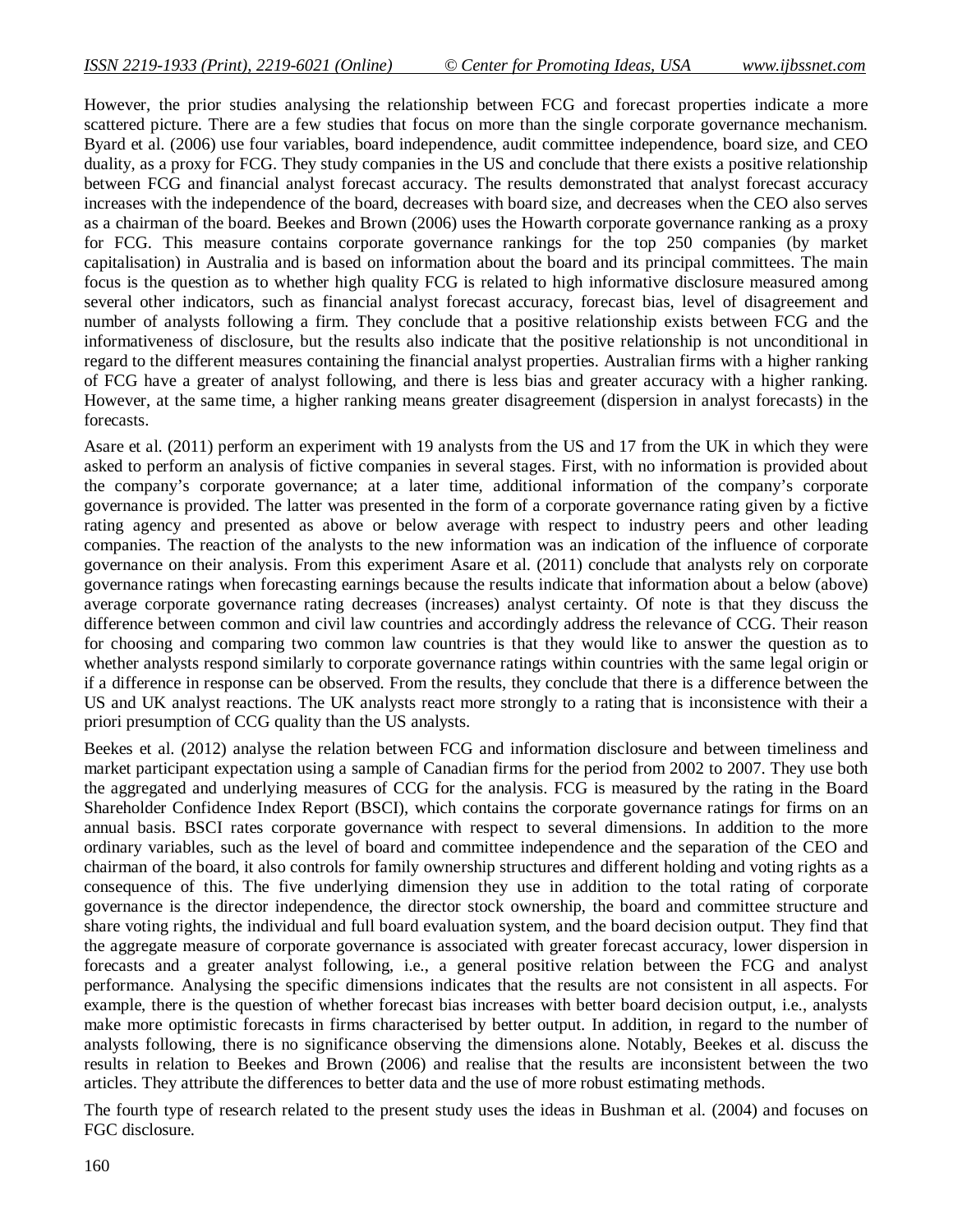Yu (2010) does not study FCG and analyst performance directly. Instead, she studies the relation between FGC disclosure and analyst performance. Yu (2010) uses a global setting and indicates that FCG disclosure improves forecast accuracy, reduces forecast dispersion and increases the number of analysts following a firm. However, Yu (2010) uses a static measure of FCG disclosure, namely, the Standard & Poor's Transparency & Disclosure ranking score. This measure is based on how much FCG information is provided in the firm annual reports. Yu (2010) argues that firms with better FCG disclosure will have more reliable information, which in turn should reduce analyst forecast errors. Therefore, forecasts should be more accurate, analyst followings should increase, and there should be fewer disagreements among analysts, which she also finds.

There are, however, several examples of studies that focus on parts of the FCG mechanisms and analyst performance. Lang et al. (2004) and Moyer et al. (1989) report a negative relation between family or management ownership and the analyst following. Lang et al. (2004) provide conditional analysis suggesting that the negative relation with the analyst following is stronger for firms that have relatively weaker minority investor protection. Their overall interpretation is that less analyst coverage among these firms is symptomatic of manager entrenchment. Behn et al. (2008) studied the relation between audit quality and analyst forecast accuracy and found that there is a positive relationship. The use of the Big 5 auditors and industry specialist auditors was associated with better forecasting performance by the analysts. Kanagaretnam et al. (2012) found that analyst earnings forecast accuracy decreases and forecast optimism increases as the level of CEO stock options increases. Based on the above, it would be logical to assume that a more developed FCG will lead to an overall improvement of the analyst performance because all of the above positive effects could be interpreted as a sign of a highly developed information environment (Brown et al. 2011, Lang and Lundholm 1996). Together, these examples indicate that there is ground for assuming that the FCG affects the performance of analysts in some way, but at the same time, it is obvious that the relationship is unclear if FCG is considered with a more comprehensive approach than the single components of corporate governance.

To conclude, research on both the firm-level and the country-level indicates that strengthening corporate governance (on both levels) improves the availability of public information relative to the availability of private information. We have argued, however, that FCG might be more important than CCG to improve the availability of correct public information. We therefore support the results reported by Acharya et al. (2009), which indicate that FCG effectively mitigates the potential agency conflicts between managers and investors (analysts) even without the country-level governance mechanisms. Because, for example, forecast accuracy can be viewed as an agency problem between management and analysts, it can be argued that these agency problems may be handled more effectively with FCG rather than CCG.

### *3. Hypotheses Development*

### **3.1 Analyst Forecast Accuracy, Dispersion and Firm-Level Corporate Governance**

The most common measure of analyst performance is forecast accuracy. There are several examples indicating evidence that analyst forecast accuracy relates positively to disclosure practice and CCG and accordingly varies around the world (e.g., Ashbaugh and Pincus 2001, Basu et al. 1998, Hope 2003a,b) and several examples of studies discussing this variation on basis of CCG (e.g., Barniv et al. 2005, Bhat et al. 2006, Chang et al. 2000, Hope 2003a). Chang et al. (2000) emphasise the differences between common and civil law countries in terms of the difference in CCG. They studied the extent and accuracy of analyst activity across 47 countries around the world and found forecast accuracy to be lower in civil law countries than in common law countries. Barniv et al. (2005) argue that analysts may have greater encouragementsto forecast accurately in well-developed capital markets (strong CCG countries), where the demand for superior earnings forecasts may be greater. In civil law countries, several factors, among them lower quality accounting systems, serve to deterioratethe economic incentives for superior analysts to outperform their peers; good forecasts are not as highly rewarded, so analysts are not as motivated to produce them (Barniv et al. 2005).In a sample of 22 countries, Hope (2003a) analysed the relationship between analyst earnings forecast accuracy and the extent of annual report disclosure as well as the relationship between forecast accuracy and the degree of enforcement of accounting standards. He suggests that when accounting standards are enforced, analysts perform better in countries with strong CCG than in countries with weak CCG.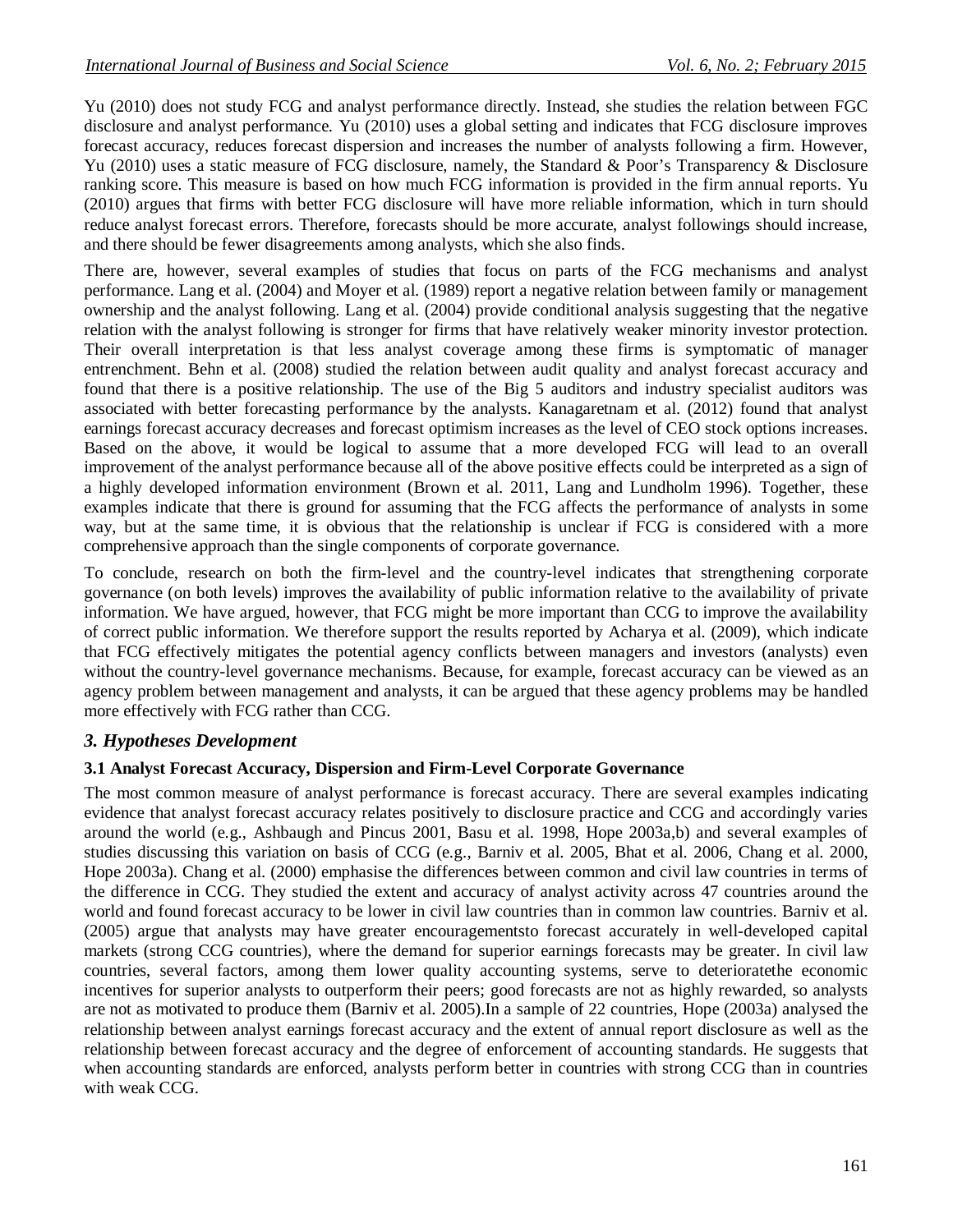Applying Bushman et al.'s (2004) index, which link corporate governance with corporate transparency, and quantifying this measure on the basis of three dimensions (reports from companies, acquisition of private information, and dissemination of information), Bhat et al. (2006) found that country corporate governance affects analyst forecast accuracy.

In summary, previous studies suggest that institutional differences among countries in terms of corporate governance may influence analyst forecast accuracy. In addition, the few studies examining the relation between FCG and forecast accuracy (Asare et al. 2011, Beekes et al. 2012, Byard et al. 2006) find a positive relation. Therefore, we propose our first hypothesis as follows:

**H1:** Analyst forecast accuracy is positively associated with firm-level corporate governance strength in both civil and common law countries.

The second performance measure commonly used within the literature of analyst performance is forecast dispersion (measured as the standard deviation in analyst forecasts). This indicates analyst disagreement about a firm's upcoming earnings and is used as a proxy for investor uncertainty prior to the release of vital information (Ramnath et al. 2008). The forecast dispersion is therefore also a measure of information asymmetry. Krishnaswami and Subramaniam (1999) argue that when information asymmetry between a firm and its market is high, it is hard for the market to evaluate or predict the firm's performance. This increases uncertainty about the firm, decreasing its credibility in the market. Therefore, as the market knows little about the firm, investors are less confident about investing in a new project of the firm, increasing that project's financing costs. This happens because firms may depend more on stock sales than on bank loans or reserved cash for financing a project, and the burden of this financing increases to the degree that the firms themselves must persuade investors first-hand (Myers and Majluf 1984). Voluntary disclosure, such as investor relations, thus becomes a type of corporate strategy designed to reduce financing costs by mitigating information asymmetry (Barry and Brown 1985, Glosten and Milgrom 1985, Lang and Lundholm 1996, Merton 1987). In a similar way, one would expect increased disclosure forced by FCG to decrease information asymmetry and forecast dispersion. There exist also empirically evidence between disclosure and decreased information asymmetry that. Firms with more informative disclosure policies have a greater analyst following, more accurate earnings forecasts, less dispersion among forecasts, and less volatility in forecast revisions (Lang and Lundholm, 1996). Firms that provide firm-specific information, in particular, have more accurate earnings forecasts and less forecast dispersion. Diether et al. (2002) found that forecast dispersion could be a proxy for investor disagreement, not as a proxy for risk. Forecast dispersion is negatively related to returns; if dispersion were a proxy for risk, it should be positivelyrelated to future returns. Comparing the few studies examine the relation using FCG indicates uncertainty based on in some cases contradicting results. For example, Beekes et al. (2012) find lower dispersion in forecasts, while Beekes and Brown (2006) find no such effect.

However, it is not fully clear how either CCG or FCG might influence forecast dispersion because it might be subject to whether analysts use more public or private information. If public information is the primary source, there should be less dispersion because that information is available to all. However, if analysts seek to gain advantage by gathering private information in response to an increase in public information, policies designed to protect shareholders may have the effect of increasing dispersion. It could also be the case that analysts choose to "herd" when earnings are more uncertain, leading to less forecast dispersion for firms with less predictable earnings. Although the directional effect of FCG on forecast dispersion is not yet completely understood, we state the following hypothesis:

**H2:** Analyst forecast dispersion is negatively associated with firm-level corporate governance strength in both civil and common law countries.

### **3.2 Analyst Following and Firm-Level Corporate Governance**

Analyst services have both a demand and a supply side. On the one hand, expanded disclosure due to FCG potentially permits analysts to create valuable new information and, hence, increases the demand for analyst services. On the other hand, disclosure could pre-empt the ability of analysts to distribute the private information of managers to investors, leading to a decline in the demand for their services (Healy and Palepu 2001, Hope 2003a). The net effect of these forces is theoretically unclear.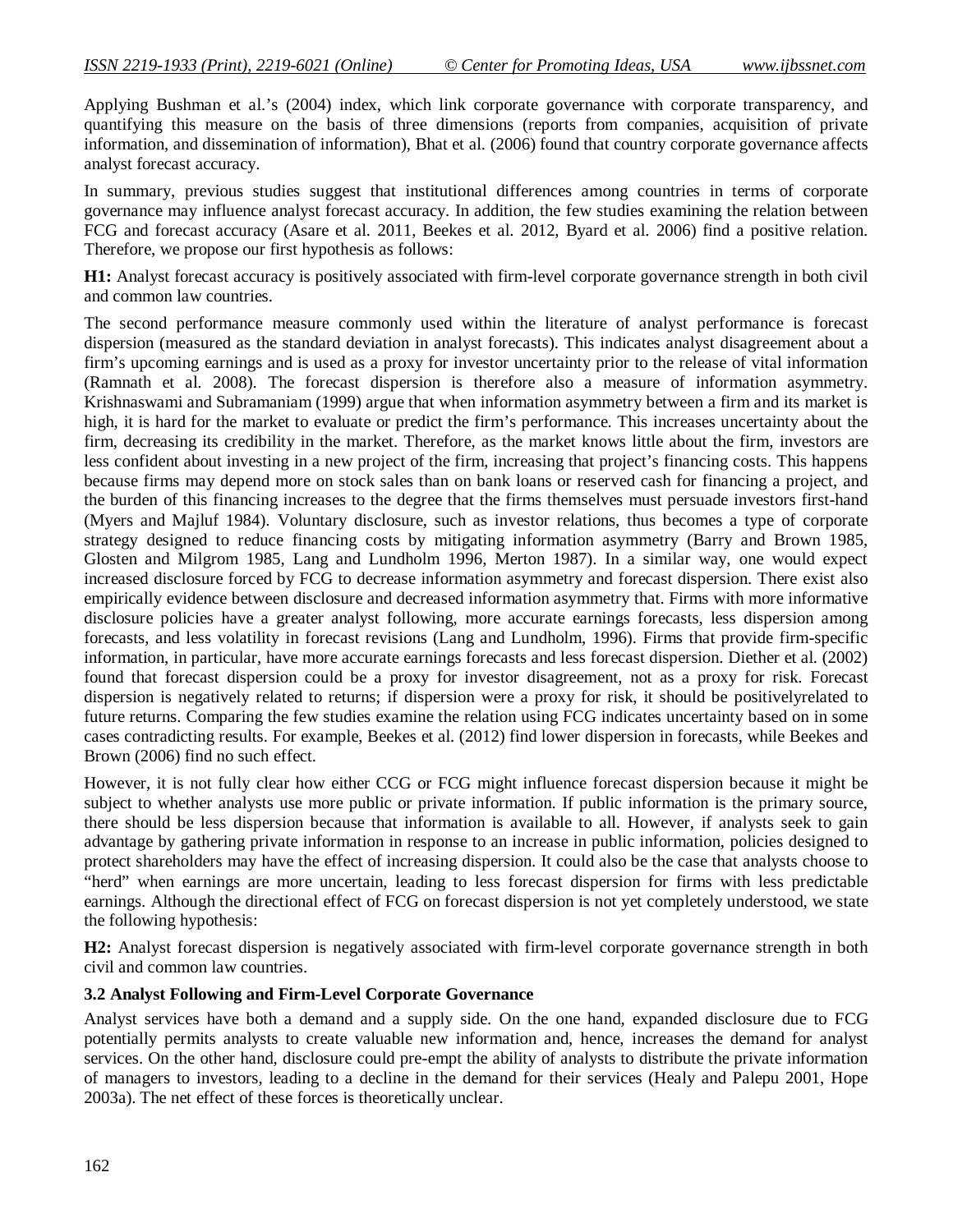Lang and Lundholm (1996) argue on the basis of Bhushan's (1989) model that the number of analysts following a firm depends on whether the analysts are *information intermediaries* or *information providers*. If they are information intermediaries, the main flow of information comes from the firm through the analysts to the investors. An increase in information means that the analysts have more information to sell, which leads to a higher demand for their services. On the other hand, if analysts are seen as the providers of information that competes with firm-provided information that is given directly to investors, the increased information coming from a higher level of FCG would substitute for the analysts' services, leading to a decline in the number of analysts in a given context.

According to Knyazeva (2007), the number of analysts following a firm could be a substitute for other governance mechanisms. Empirical studies relating CCG to the number of analysts seem to support this substitution effect. Chang et al. (2000) found that the number of analysts is lower in common law countries than in civil law countries, which suggests that analyst coverage may be more important in countries with weak CCG. Sun (2009) also supports the notion of a substitution effect between analyst number and CCG, arguing that analysts have a much more important role in countries with weak CCG. However, studies at the firm-level indicate that the number of analysts increases with a higher level of FCG (Beekes et al. 2012). Because of the possibility of a substitution effect, the level of the analyst following is uncertain and is an empirical question. In light of these later empirical studies, we test the following in this non-directional hypothesis:

**H3:** The level of the analyst following is unrelated with firm-level corporate governance strength in both civil and common law countries.

### *4. Research Methods*

### **4.1 A Firm-Level Measure of Corporate Governance**

Similar to the examples that we gave in the introduction, many early studies of FCG focus on one or a few particular governance components, such as the proportion of non-executive directors and the board size. There were also examples of studies using more comprehensive measures but for the most part focusing on one dimension of FCG. However, large corporate governance databases have recently been created. Credit Lyonnais Securities Asia (referred as CLSA) calculated an index with corporate governance rankings for 495 firms across 25 emerging markets and 18 sectors (Klapper and Love 2003). Additionally, large corporate governance databases such as the ISS and Investor Responsibility Research Center (IRRC) and the Standard & Poor's Corporate Governance Score (CGS) provide comprehensive measures that are used in research. These datasets are much more comprehensive than, for example, the CLSA. One of these widely used comprehensive measures is the Gindex (Gompers et al. 2003). It contains data from the IRRC with 24 individual shareholder rights practices and the index adds one point for every practice that reduces shareholder rights, so firms with a lower G-index have stronger shareholder rights. Another comprehensive measure is the Gov-Score (Brown and Caylor 2006). This is the equally weighted sum of 51 governance practices compiled by the ISS. This dataset provides us with a unique opportunity to investigate a comprehensive set of corporate governance characteristics for a large sample of companies from a cross-section of countries. In addition, some of these indexes constitute a deficiency in that they do not take into consideration the fact that CCG and FCG change over time (see, for example, Martynova and Renneboog 2011). The consequence of this is especially striking in the studies using these indexes at the same time as they use forecast data over a period of time. In other words, several studies do not take into account that changes might have occurred during the period of time during which the forecast data were collected. The ISS dataset solves this problem because it is constructed as a time-series, which is another reason why we choose this dataset to measure FCG.

Aggarwal et al. (2009), Bruno and Claessens (2010), and Chhaochharia and Laeven (2009) all use the ISS data. ISS began collecting data for US firms in 2002 and for non US firms in 2003; in total, ISS collects firm-level data for samples of firms from 30 countries. Several of the variables within the dataset are created from data gathered through the other included variables, and accordingly, several of the variables are highly intercorrelated, which could explain why prior studies have chosen to use only part of the dataset. One step is therefore to decide which variables to choose, and the above mentioned studies are all examples of this. However, the parts of the index that they use differ. Chhaochharia and Laeven use 17 of the dataset attributes to create their governance index; Bruno and Claessens use 18 to create six different indices; and Aggarwal et al. use 44. As a starting point for our analysis, we choose the same 44 attributes selected by Aggarwal et al.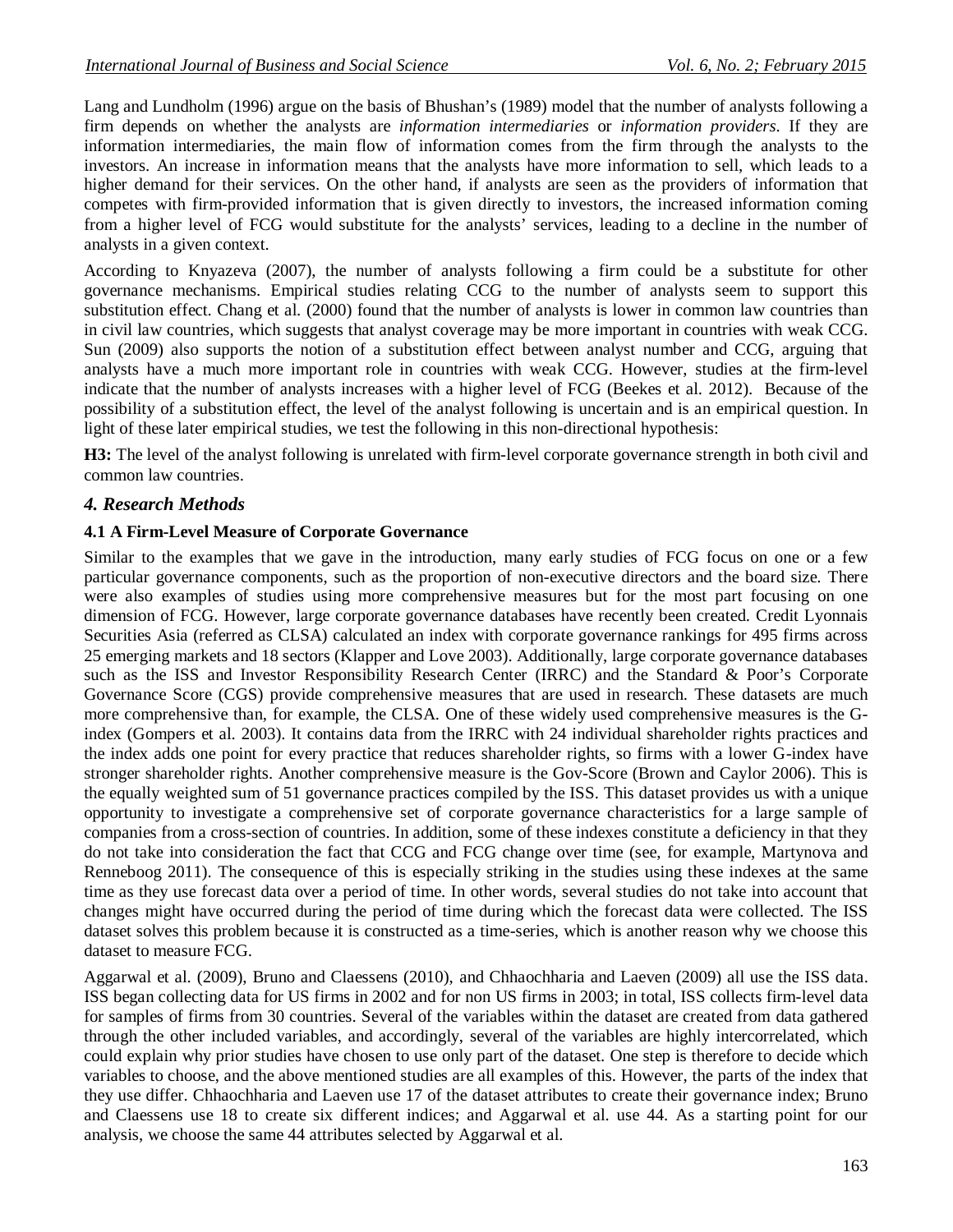This gives us an opportunity to perform the most comprehensive firm-level analysis with respect to the problem of directly intercorrelated attributes. Following the methodology of Aggarwal et al., we then construct four subcategories of firm-level governance metrics: (1) Board (25 attributes); (2) Audit (3 attributes); (3) Antitakeover (6 attributes); and (4) Compensation and Ownership (10 attributes). Table 1 lists the 44 specific attributes that are used in this study, classified according to these four subgroups.

#### **Table 1: Forty-Four Firm-Level Corporate Governance Attributes**

#### **BOARD**

- 1. All of the directors attended 75% of the board meetings or had a valid excuse.
- 2. The CEO serves on the boards of two or fewer public companies.
- 3. The board is controlled by more than 50% independent outside directors.
- 4. The board size is greater than five but less than sixteen.
- 5. The CEO is not listed as having a related-party transaction.
- 6. No former CEO is on the board.
- 7. The compensation committee is composed solely of independent outsiders.
- 8. The chairman and CEO are separate or there is a lead director.
- 9. The nominating committee is composed solely of independent outsiders.
- 10. A governance committee exists and met in the past year
- 11. Shareholders vote on directors that are selected to fill vacancies.
- 12. The governance guidelines are publicly disclosed.
- 13. The board is annually elected (no staggered board).
- 14. A policy exists regarding outside directorships (four or fewer boards is the limit).
- 15. Shareholders have cumulative voting rights.
- 16. Shareholder approval is required to increase/decrease board size.
- 17. There is a majority vote requirement to amend the charter/bylaws (not necessarily a supermajority).
- 18. The board has the express authority to hire its own advisors.
- 19. The performance of the board is reviewed regularly.
- 20. A board-approved succession plan is in place for the CEO.
- 21. The outside directors meet without the CEO and disclose the number of times that they meet.
- 22. The directors are required to submit their resignation upon a change in job.
- 23. The board cannot amend the bylaws without shareholder approval or can do so only under limited circumstances.
- 24. The board does not ignore shareholder proposals.
- 25. The board qualifies for combination points in proxy contest defences.

#### **AUDIT**

- 26. The consulting fees paid to auditors are less than the audit fees paid to auditors.
- 27. The audit committee is composed solely of independent outsiders.
- 28. Auditors are ratified at the most recent annual meeting.

#### **ANTI-TAKEOVER**

- 29. Single class, common
- 30. There is a majority vote requirement to approve mergers (not necessarily a supermajority).
- 31. Shareholders may call special meetings.
- 32. Shareholders may act by written consent.
- 33. The company either has no poison pill or has a pill that was shareholder approved.
- 34. The company is not authorised to issue blank check preferred stock.

#### **COMPENSATION & OWNERSHIP**

- 35. The directors are subject to stock ownership requirements.
- 36. The executives are subject to stock ownership guidelines.
- 37. There are no interlocks among compensation committee members.
- 38. The directors receive all or a portion of their fees in stock.
- 39. All stock incentive plans are adopted with shareholder approval.
- 40. Options grants align with company performance and demonstrate a reasonable burn rate.
- 41. The company expenses stock options.
- 42. All of the directors with more than one year of service own stock.
- 43. Officers' and directors' stock ownership is at least 1% but not over 30% of the total shares outstanding.
- 44. Repricing is prohibited.

Note: The table presents how we, following the approach used by Aggarwal et al. (2009), construct four subcategories of firm-level governance attributes: (1) Board (twenty-five attributes); (2) Audit (three attributes); (3) Anti-takeover (six attributes); and (4) Compensation and Ownership (ten attributes). The table presents the forty-four attributes that are considered in this study, divided into these four subgroups.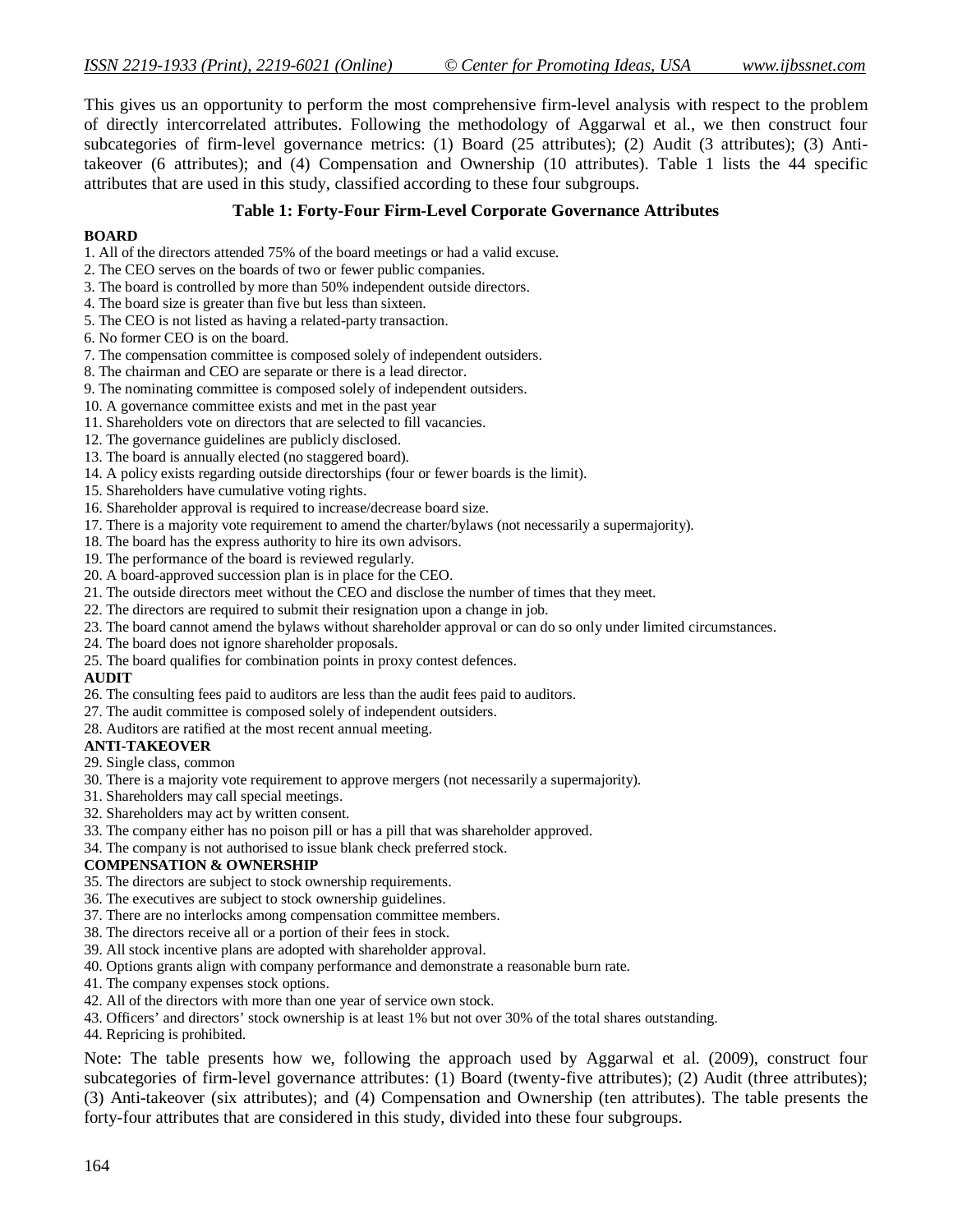### **4.2 Models and Estimation Techniques**

We estimate the following equation:

+  $\beta_4$ Profit/Los s<sub>it</sub> +  $\beta_5$ Earnings surprise <sub>it</sub> +  $\beta_6$ StdROE <sub>it</sub> +  $\beta$  +  $\varepsilon$ <sub>it</sub>  $Q_{\theta}$  (accuracy, dispersion, number of analysts  $_{it}$ ) =  $\alpha + \beta_1$ FCG  $_{it} + \beta_2$ Market value  $_{it} + \beta_3$ Trading volume  $_{it}$ 

where the variable *Market value* is the market value measured as the company's market value at the beginning of the fiscal year. *Trading volume* refers to the company's absolute daily trading volume during the first month of the fiscal year. *Profit/Loss*is a dummy variable that takes the value of 1 if the company reported a loss and 0 otherwise. *Earnings surprise* is the absolute value of the year's earnings per share minus the previous year's earnings per share scaled by the share price at the beginning of the fiscal year. *StdROE* is the company's standard deviation of the return on equity over the previous three years. All of the continuous variables are Winsorised at the 1st and 99th percentiles, and we take the logarithm transformation for our analysis. All of these variables are regressed with the independent variables accuracy, dispersion and number of analysts.

Following Lang and Lundholm (1996), the first dependent variable, forecast accuracy, is calculated as the negative of the absolute value of the actual earnings minus the analyst earnings forecast, scaled by the stock price at the beginning of the year, and forecasted EPS<sub>t</sub> is the mean analyst forecast of the earnings per share in period t.

$$
For ecast Accuracy = \frac{-|Actual EPS_{t} - Forecasted EPS_{t}|}{Beginning of the fiscal year stock price}
$$

The second dependent variable, standard deviation of forecasts, is the inter-analyst standard deviation of forecasts scaled by the stock price at the beginning of the year, which is also in line with Lang and Lundholm (1996). The third dependent variable is the number of analysts who are following the company and providing annual earnings forecasts.

Analysts usually forecast the earnings per share (EPS) of a particular fiscal year several times before the actual figures are released. The frequency of the forecasts differs in accordance with the analyst. The Institutional Brokers' Estimate System (I/B/E/S) collects forecast data from individual analysts around the world once a month and uses those data to calculate statistics such as the mean, median, and standard deviation. Only the final estimates of the analysts are included in the monthly calculation. Thus, the I/B/E/S database provides calculated statistics of analysts' EPS forecasts once per month. In this study, we utilise the general methodology for collecting forecast data (see, for example, Lang and Lundholm 1996) using the final calculated mean of an analyst's EPS forecasts before the first quarterly EPS report is released. For example, for a firm with a fiscal year end of December 31, 2009, we use the mean forecast calculated in March 2009 as the forecast data for the actual EPS on December 31, 2009.

The five controlvariables (see Table 2), selected on the basis of prior research into the factors that normally affect analyst performance (Lang and Lundholm 1996), are as follows: market value, trading volume, earnings surprise, profit/loss, and standard deviation of return on equity (std ROE).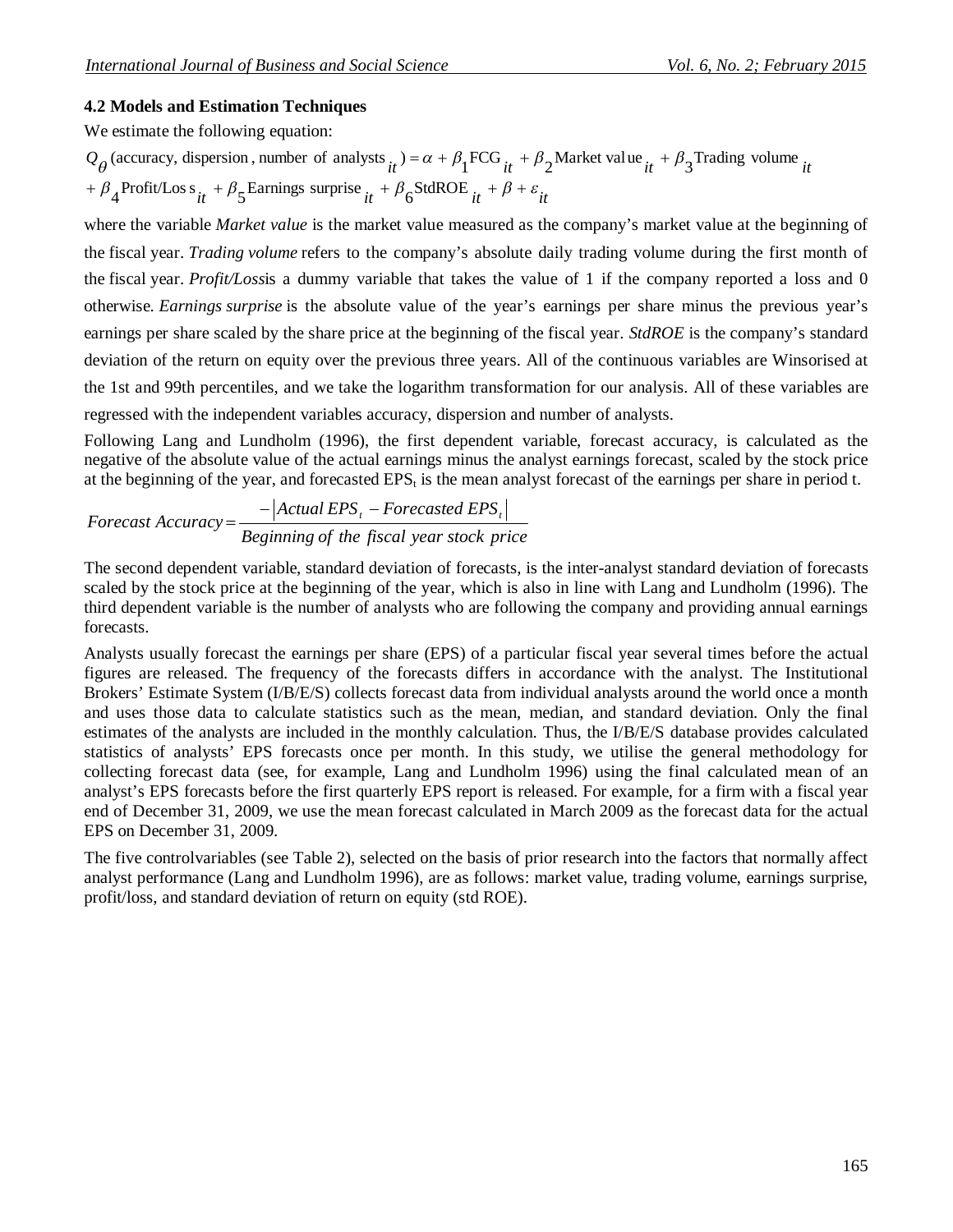| <b>Variable</b>   | <b>Explanation</b>                                                                                                                                                                                                                                                                                                                              | Predicted sign of the<br>dependent variables<br>(accuracy) |
|-------------------|-------------------------------------------------------------------------------------------------------------------------------------------------------------------------------------------------------------------------------------------------------------------------------------------------------------------------------------------------|------------------------------------------------------------|
| Market value      | Market value is measured as the company's market value at<br>the beginning of the fiscal year.                                                                                                                                                                                                                                                  | $+$                                                        |
| Trading volume    | Trading volume refers to the company's absolute daily<br>trading volume during the first month of the fiscal year.                                                                                                                                                                                                                              | $^{+}$                                                     |
| Profit/Loss       | Loss is a dummy variable that takes the value of 1 if the<br>company reported a loss and 0 otherwise.                                                                                                                                                                                                                                           |                                                            |
| Earnings surprise | The absolute value of the year's earnings per share minus<br>the previous year's earnings per share, scaledby the share<br>price at the beginning of the fiscal year. EPS <sub>t</sub> is the earnings<br>per share during period $t$ (of a given year), and EPS <sub>t-1</sub> is the<br>earnings per share in period t-1 (the previous year). |                                                            |
| <b>Std ROE</b>    | The company's standard deviation of the return on equity<br>over the previous three years.                                                                                                                                                                                                                                                      |                                                            |

**Table 2: Control Variables**

Notes: This table displays the explanations of the independent variables and their predicted signs.

We control for firm size using market value and trading volume. Firm size is used in the literature as a proxy for several factors. Size should reflect information availability and therefore be positively related to forecast accuracy. Brennan and Hughes (1991) also found empirical evidence of a relation between firm size and analysts following a firm, and Lang and Lundholm (1993) found that firm size and performance variability likely correlate with disclosure policy. Market value is measured as the company's market value at the beginning of the fiscal year and is commonly used to control for size. However, we also utilise trading volume as a control for size because it may be more indicative of the number of analysts following a firm, as analysts are often paid indirectly through trading activity. Trading volume refers to the company's absolute daily trading volume during the first month of the fiscal year. Earnings surprise, which is the variation in a firm's results from one year to another, is calculated as the absolute value of the year's earnings per share minus the previous year's earnings per share, scaledby the share price at the beginning of the fiscal year. $EPS<sub>t</sub>$  is the earnings per share during period t (of a given year) and  $EPS_{t-1}$  is the earnings per share during period t-1 (the previous year).

EarningSurprise = 
$$
\frac{|EPS_{t} - EPS_{t-1}|}{\text{Stock price at the beginning of the fiscal year}}
$$

According to Lang and Lundholm(1996), earnings surprise controls for the likely effect that major events, such as a firm's introduction of a new product, have on forecasts. In these circumstances,realised earnings are most likely to deviate from expected earnings, and it is likely that analysts will not be able to make accurate forecasts.

Hope (2003a,b) suggests that it is much more difficult to predict future earnings for firms with negative earnings. We therefore use the control variable loss, a dummy variable that has a value of 1 if the company reported a loss and of 0 otherwise. King et al. (1990) found that the number of analysts following firms is likely to be related to variations in return. Fewer analysts follow firms that experience significant fluctuations in profitability. In other words, a negative relationship exists between the number of analysts and variations in profitability. Thus, standard deviation of return on equity is the final control variable in our regressions and it is measured as the company's return on equity over the previous three years.

# *5. Data, Sample and Descriptive Statistics*

As mentioned earlier, the ISS began collecting data for US firms in 2002 and for non US firms in 2003. We match these ISS data with the forecast data from the I/B/E/S database. Our sample consists of firms from eleven countries with both ISS and forecast data between the years 2002 to 2009. Table 3 displays the descriptive statistics for these variables for the eleven countries divided into civil law countries (France, Germany, Italy, Japan, Netherlands, Spain, Sweden, and Switzerland) and common law countries (Canada, the UK, and the US).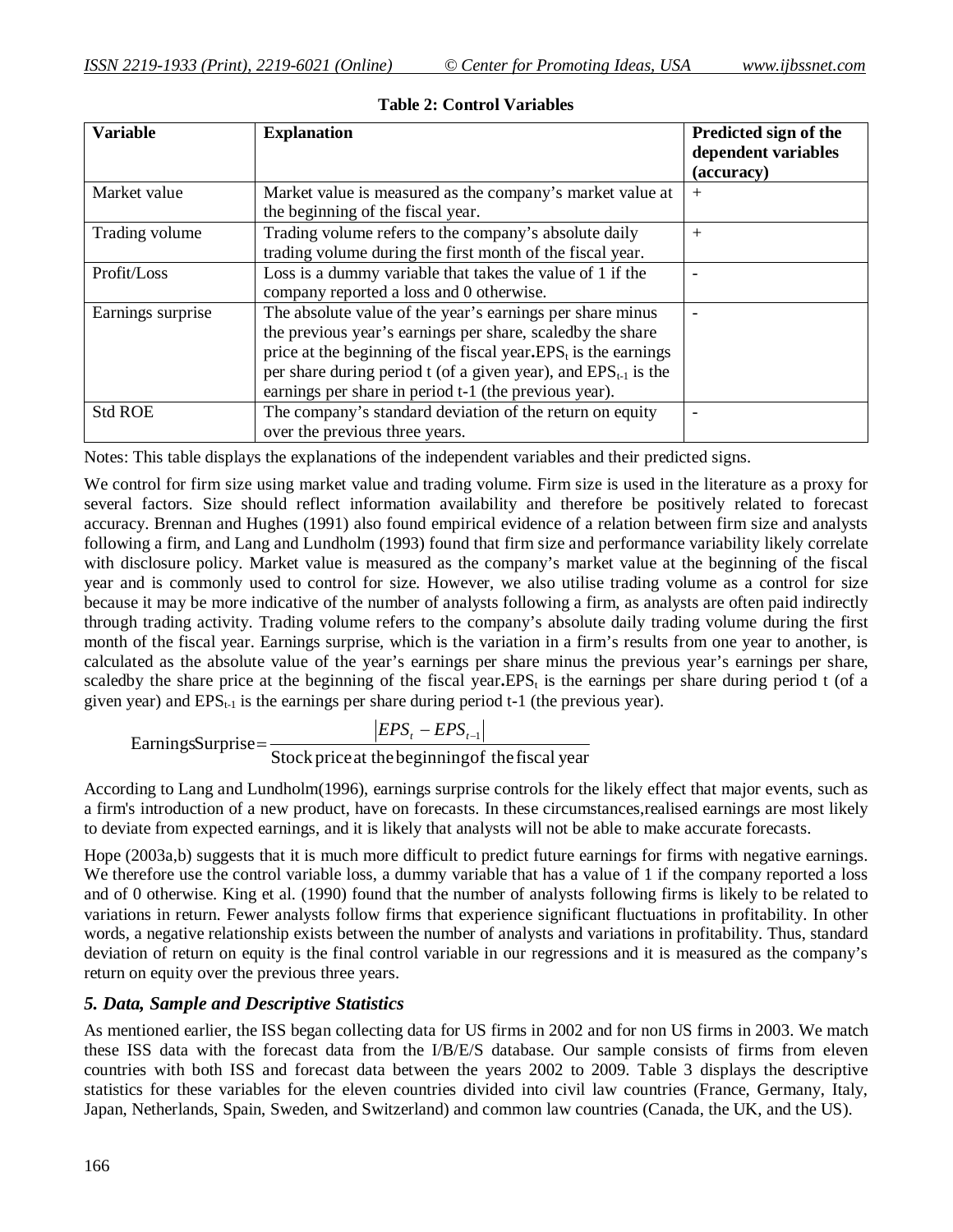Our sample consists of a total of 13,289 observations (1,827 observations from civil law countries and 11,462 observations from common law countries). On average, the forecast error is much smaller for the analysts for the firms in civil law countries (-0.04) compared to those in common law countries (-0.12). On the other hand, Table 3 also indicates that the dispersion in forecast (a measure of uncertainty) among analysts is much higher in civil law countries (0.42) than in common law countries (0.163). On average, more analysts follow the average firm in civil law countries (13.3) compared to the common law countries (7.4).

| Country            | <b>Accuracy</b> | <b>Dispersion</b> | <b>Analysts</b> | <b>FCG</b> | <b>Audit</b> | <b>Board</b> | Ownership | <b>Takeover</b> | N      |
|--------------------|-----------------|-------------------|-----------------|------------|--------------|--------------|-----------|-----------------|--------|
| France             | $-0.029$        | 0.355             | 16.8            | 18.79      | 1.20         | 8.30         | 5.83      | 3.46            | 333    |
| Germany            | $-0.172$        | 0.291             | 14.8            | 17.75      | 1.02         | 9.65         | 3.09      | 3.99            | 298    |
| Italy              | $-0.059$        | 0.125             | 10.8            | 17.06      | 1.16         | 8.53         | 3.37      | 3.99            | 247    |
| Japan              | $-0.021$        | 1.399             | 7.4             | 17.22      | 1.05         | 8.10         | 4.13      | 3.94            | 136    |
| <b>Netherlands</b> | $-0.031$        | 0.156             | 17.8            | 17.80      | 0.96         | 9.68         | 3.39      | 3.77            | 203    |
| Spain              | $-0.031$        | 0.121             | 13.2            | 16.79      | 1.08         | 9.33         | 2.44      | 3.94            | 208    |
| Sweden             | $-0.032$        | 0.692             | 11.6            | 17,19      | 0.94         | 9.39         | 3.36      | 3.50            | 167    |
| Switzerland        | $-0.045$        | 0.754             | 10.1            | 20.34      | 1.55         | 9.18         | 5.59      | 4.03            | 235    |
| Civil law          | $-0.040$        | 0.420             | 13.3            | 17.98      | 1.13         | 9.02         | 4.01      | 3.82            | 1,827  |
| Canada             | $-0.035$        | 0.203             | 9.9             | 26.19      | 1.27         | 15.21        | 6.04      | 3.68            | 472    |
| <b>UK</b>          | $-0.030$        | 0.872             | 8.9             | 21.50      | 1.30         | 11.64        | 4.59      | 3.97            | 705    |
| <b>US</b>          | $-0.169$        | 0.108             | 7.2             | 24.30      | 2.32         | 13.52        | 5.62      | 2.84            | 10,285 |
| Common             | $-0.120$        | 0.163             | 7.4             | 24.20      | 2.22         | 13.48        | 5.57      | 2.94            | 11,462 |
| law                |                 |                   |                 |            |              |              |           |                 |        |

|  | <b>Table 3: Descriptive Statistics</b> |  |
|--|----------------------------------------|--|
|--|----------------------------------------|--|

Notes: The table reports the descriptive statistics for our sample divided into countries as well as civil and common law countries.

Our measurement of FCG indicates that corporate governance is on average lower for firms in civil law countries (17.98) compared to those in common law countries (24.20). Note that no civil law country has a higher score than the lowest among the common law countries. However, the four subcategories indicate that the firms in the two groups seem to prioritise different aspects of the methods to strengthen FCG. Firms in common law countries have on average higher scores for audit, board, and ownership, while the firms in civil law countries have higher scores for takeover.

### *6. Results*

Table 4 and 5 display the results from our 12 regressions. Table 4 exhibits the results from the relation between FCG and the performance of analysts, while Table 5 presents the results from the four subcategories (audit, board, ownership and takeover) and the performance of analysts. Each regression therefore examines how analyst performance is affected by different aspects of firm corporate governance.

To begin with, in regard to the results in Table 4 concerning our main variables of interest, a significant positive relationship is demonstrated between FCG and forecast accuracy in civil law countries ( $t=3.80$ ,  $p<.001$ ), but no significance is demonstrated in regard to this relation in common law countries. A significant negative relationship is demonstrated between FCG and forecast dispersion in common law countries (t=-7.97, p<.001), but in this case, there is no significance in civil law countries. These results are very interesting, indicating that in a civil law context, strengthened FCG improves the firm information environment to the extent that analysts can make better forecasts (Barniv et al. 2005). On the other hand, in a common law context, a higher level of FCG does not improve accuracy but decreases forecast dispersion among analysts, making them more certain in their forecasts, i.e., another positive effect that indicates a strengthened FCG improves the firm information environment, which is in line with, for example, Beekes et al. (2012). Thus, when a firm improves its FCG, the analysts in common law countries become more certain in their forecasts regarding the firm earnings, while in civil law countries, they can make more accurate forecasts of the firm's earnings. Our first two hypotheses predicted both improved accuracy and lower dispersion. Because we found improved accuracy in civil law countries and lower dispersion in common law countries, the hypotheses cannot be rejected, but the findings demonstrate that the hypothesis cannot be accepted without reservation for the effect of the legal context.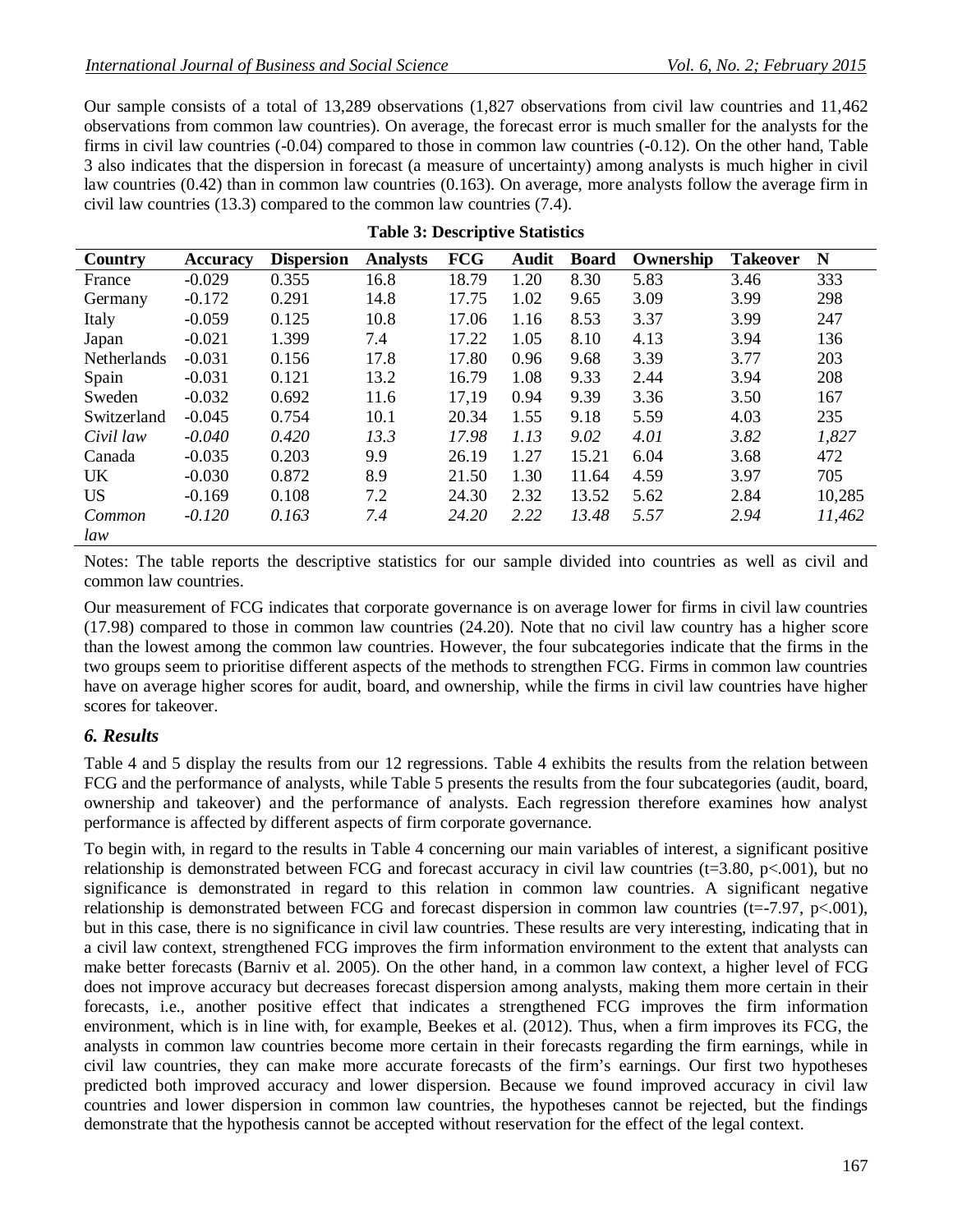The signs for the control variables of the regression models for accuracy are as expected. Analyst accuracy is better for large firms and worse for firms with high earnings surprises as well as loss-making firms and firms with great variation in profitability. Overall, the signs for the control variables of the regression models for dispersion are as expected. The uncertainty among analysts increases for firms with high earnings surprises and firms making a loss.

| Variable                       | <b>ACCURACY</b> |              |               | <b>DISPERSION</b> |               | NUMBER OF ANALYST |  |
|--------------------------------|-----------------|--------------|---------------|-------------------|---------------|-------------------|--|
|                                | <b>COMMON</b>   | <b>CIVIL</b> | <b>COMMON</b> | <b>CIVIL</b>      | <b>COMMON</b> | <b>CIVIL</b>      |  |
| <b>FCG</b>                     | $-0.000$        | $0.002***$   | $-0.005***$   | 0.000             | $0.199***$    | $0.599***$        |  |
|                                | $(-0.68)$       | (3.80)       | $(-7.97)$     | (0.09)            | (18.29)       | (12.98)           |  |
| Market value                   | $0.000**$       | $0.000***$   | 0.000         | $0.000***$        | $0.000***$    | $-0.000$          |  |
|                                | (2.40)          | (1.01)       | (0.09)        | (12.48)           | (29.78)       | $(-0.26)$         |  |
| Volume                         | 0.000           | 0.000        | $0.000***$    | $-0.000***$       | $0.000***$    | $0.000***$        |  |
|                                | (1.88)          | (1.25)       | (13.36)       | $(-5.94)$         | (28.73)       | (13.79)           |  |
| Earnings surprise              | $-0.066***$     | $-0.052***$  | $0.033**$     | $0.097***$        | $-1.142***$   | $-2.249***$       |  |
|                                | $(-9.04)$       | $(-12.71)$   | (3.15)        | (3.44)            | $(-6.99)$     | $(-5.32)$         |  |
| Loss                           | $-0.064***$     | $-0.127***$  | $0.049***$    | $0.094*$          | $-1.957***$   | $-4.182***$       |  |
|                                | $(-10.04)$      | $(-17.53)$   | (5.38)        | (2.00)            | $(-13.76)$    | $(-5.62)$         |  |
| <b>Std ROE</b>                 | $-0.000**$      | $-0.000***$  | $0.000*$      | 0.000             | $-0.000$      | 0.008             |  |
|                                | $(-2.72)$       | $(-3.85)$    | (2.82)        | (0.29)            | $(-1.95)$     | (1.14)            |  |
| Constant                       | $-0.096***$     | $-0.053***$  | $0.271**$     | $0.394***$        | $2.167***$    | 2.241             |  |
|                                | $(-7.94)$       | $(-6.31)$    | (15.83)       | (7.43)            | (8.01)        | (2.61)            |  |
| N                              | 11,462          | 1,827        | 9,811         | 1,759             | 11,337        | 1,827             |  |
| R-squared                      | 0.02            | 0.27         | 0.03          | 0.10              | 0.28          | 0.21              |  |
| F-statistics                   | 47.81***        | 112.88***    | 56.14***      | 33.09***          | 733.78***     | 80.34***          |  |
| *** $0.001$ ** $0.01$ * $0.05$ |                 |              |               |                   |               |                   |  |

|  |  | <b>Table 4: OLS Regressions</b> |
|--|--|---------------------------------|
|--|--|---------------------------------|

\*\*\*p < 0.001.\*\*p < 0.01.\*p < 0.05.

Notes: The table reports the regression results for accuracy, dispersion and analyst following. The regressions are divided into common and civil law samples. All time-varying variables are Winsorised at the 1% and 99% levels. The values of the t-statistics are reported in parentheses.

We also had a non-directional hypothesis that stated that the level of the analyst following is unrelated to FCG. Table 4 demonstrates that in both civil and common law countries, firms with better FCG attract more analysts  $(t=18.29, p<.001$  and  $t=12.98, p<.001$ , respectively). These results could be interpreted as support for the Lang and Lundholm (1996) idea that analysts are information intermediaries and that the principal flow of information goes from the firm through the analysts to the investors. An increase in information as a consequence of better FCG means that the analysts have more information to sell, which leads to a higher demand for their services. However, these results contradict the earlier research regarding the relation between CCG and the analyst following, which documented a substitution effect (Chang et al. 2000, von Koch et al. 2014). Therefore, our results indicate that strengthened corporate governance at the two different levels (the firm-level and countrylevel) have different impacts on the number of analysts following. The results indicating that firms with stronger FCG are easier to forecast and therefore attract more analysts could be seen in light of the significant negative relation between loss-making firms and firms with a higher level of earnings surprise and the analyst following. The later results are in line with Hope (2003a,b), who suggests that it is much more difficult to predict future earnings for firms with negative earnings, and with King et al. (1990), who found that the number of analysts following firms is likely to be related to variations in return. Fewer analysts follow firms that experience significant fluctuations in profitability. In sum, analysts prefer firms with earnings that are easy to forecast, firms with higher levels of FCG and not loss-making firms and firms with variability in earnings.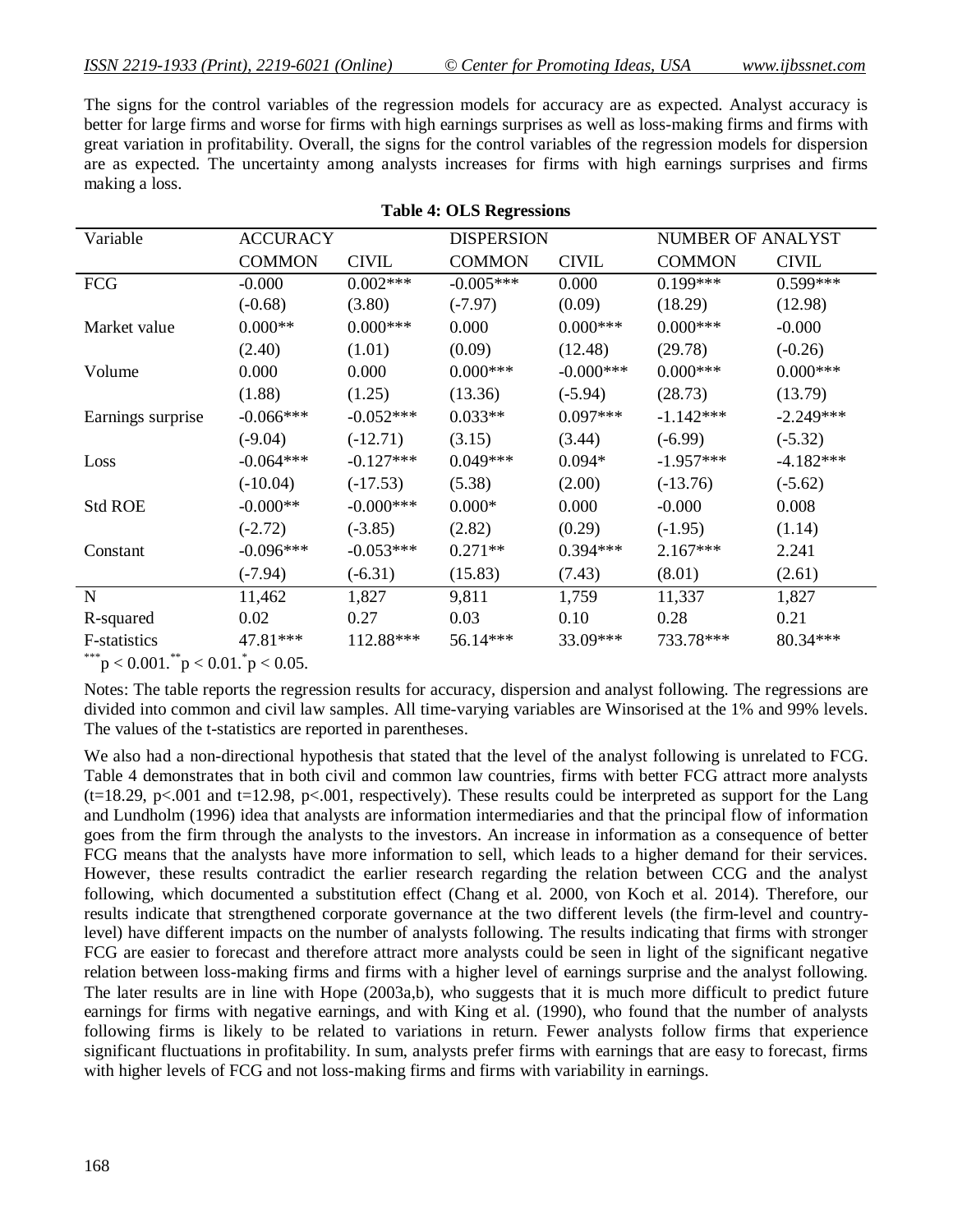| Variable                            | <b>ACCURACY</b>                                                      |                                                                       | <b>DISPERSION</b>                                                   |                                                                       | NUMBER OF ANALYST                                                           |                                                                               |
|-------------------------------------|----------------------------------------------------------------------|-----------------------------------------------------------------------|---------------------------------------------------------------------|-----------------------------------------------------------------------|-----------------------------------------------------------------------------|-------------------------------------------------------------------------------|
|                                     | <b>COMMON</b>                                                        | <b>CIVIL</b>                                                          | <b>COMMON</b>                                                       | <b>CIVIL</b>                                                          | <b>COMMON</b>                                                               | <b>CIVIL</b>                                                                  |
| Audit                               | $-0.006$                                                             | 0.004                                                                 | $-0.066***$                                                         | 0.004                                                                 | $-0.249***$                                                                 | $-0.501*$                                                                     |
|                                     | $(-1.93)$                                                            | (1.72)                                                                | $(-16.79)$                                                          | (0.28)                                                                | $(-3.89)$                                                                   | $(-2.05)$                                                                     |
| Board                               | 0.000                                                                | $0.002*$                                                              | $-0.003**$                                                          | $-0.033***$                                                           | $0.272***$                                                                  | $1.077***$                                                                    |
|                                     | (0.17)                                                               | (2.13)                                                                | $(-3.16)$                                                           | $(-5.87)$                                                             | (15.42)                                                                     | (11.46)                                                                       |
| Ownership                           | $-0.001$                                                             | 0.001                                                                 | $-0.002$                                                            | $0.028***$                                                            | $0.418***$                                                                  | $0.627***$                                                                    |
|                                     | $(-0.36)$                                                            | (1.16)                                                                | $(-0.88)$                                                           | (5.22)                                                                | (10.57)                                                                     | (7.19)                                                                        |
| Takeover                            | 0.002                                                                | $-0.003$                                                              | $0.027***$                                                          | 0.023                                                                 | $-0.422***$                                                                 | $-1.525***$                                                                   |
|                                     | (0.93)                                                               | (0.87)                                                                | (10.85)                                                             | (1.03)                                                                | $(-10.62)$                                                                  | $(-4.31)$                                                                     |
| Market value                        | $0.000*$                                                             | 0.000                                                                 | 0.000                                                               | $0.000***$                                                            | $0.000$ ***                                                                 | $-0.000$                                                                      |
| Volume<br>Earnings surprise<br>Loss | (2.48)<br>0.000<br>(1.70)<br>$-0.067***$<br>$(-9.17)$<br>$-0.063***$ | (1.15)<br>0.000<br>(1.27)<br>$-0.052***$<br>$(-12.62)$<br>$-0.127***$ | (0.73)<br>$0.000***$<br>(11.97)<br>$0.023*$<br>(2.23)<br>$0.067***$ | (12.12)<br>$-0.000$ ***<br>(5.71)<br>$0.093***$<br>(3.34)<br>$0.110*$ | (28.71)<br>$0.000***$<br>(28.91)<br>$-1.088***$<br>$(-6.74)$<br>$-1.744***$ | $(-0.07)$<br>$0.000***$<br>(13.77)<br>$-2.053***$<br>$(-4.94)$<br>$-4.035***$ |
|                                     | $(-9.69)$                                                            | $(-17.43)$                                                            | (7.42)                                                              | (2.37)                                                                | $(-12.27)$                                                                  | $(-5.50)$                                                                     |
| <b>Std ROE</b>                      | $-0.000**$                                                           | $-0.000$ ***                                                          | $0.000***$                                                          | 0.000                                                                 | $-0.000*$                                                                   | 0.005                                                                         |
|                                     | $(-2.66)$                                                            | $(-3.88)$                                                             | (3.48)                                                              | (0.53)                                                                | $(-1.98)$                                                                   | (0.74)                                                                        |
| Constant                            | $-0.095***$                                                          | $-0.037*$                                                             | $0.265***$                                                          | $0.499***$                                                            | $2.742***$                                                                  | 7.178***                                                                      |
|                                     | $(-7.66)$                                                            | $(-2.49)$                                                             | (15.57)                                                             | (5.35)                                                                | (10.05)                                                                     | (4.77)                                                                        |
| $\mathbf N$                         | 11,462                                                               | 1,827                                                                 | 9,811                                                               | 1,759                                                                 | 11,337                                                                      | 1,827                                                                         |
| R-squared                           | 0.03                                                                 | 0.27                                                                  | 0.08                                                                | 0.13                                                                  | 0.30                                                                        | 0.24                                                                          |
| F-statistics                        | 32.48***                                                             | 75.57***                                                              | 88.31***                                                            | 28.76***                                                              | 540.30***                                                                   | 63.48***                                                                      |

**Table 5: OLS Regressions**

\*\*\*p < 0.001.\*\*p < 0.01.\*p < 0.05

Notes: The table reports the regression results for accuracy, dispersion and analyst following. The regressions are divided into common and civil law samples, and FCG is broken down to audit, board, ownership and takeover. All time-varying variables are Winsorised at the 1% and 99% levels. The values of the t-statistics are reported in parentheses.

Table 5 displays the regressions for the four subcategories of the FCG, and we can thereby analyse in greaer detail the FCG aspects that further explain the results from Table 4. Table 5 indicates that only board explains the improved forecast accuracy for analysts in civil law countries, while the lower dispersion in common law countries could either be attributed to audit or board (or both). Therefore, it seems likely that FCG related to board is the most important subcategory for improving analyst performance. Because our third hypothesis was a nondirectional hypothesis, it is especially interesting to observe the results in Table 5 in regard to the model pertaining to the number of analysts following. The results from the regression concerning the number of analysts indicate that the different subcategories of FCG work in different ways. Independent of the legal context, the higher level of FCG related to board and ownership attracts more analysts, while the higher level of FCG related to audit and takeover attracts less analysts. In regard to the first, the results can be interpreted as high FCG creates a better information environment and attracts more analysts. For example, an improved board function could be an important determinant of high-quality financial statements and greater financial transparency and thus lead to higher demand for analyst service. This is because the board impacts the other two performance variables improves accuracy (civil) and reduces dispersion (common).

The latter are more confusing but could be an indication of the existence of a substitution effect between audit and takeover as corporate governance mechanisms and the demand of analysts, which is in line with what prior studies have found between the CCG and analyst following; in addition, this supports the Jensen and Meckling (1976) suggestion that the different roles of the corporate governance mechanisms in monitoring will depend on each other as substitutes.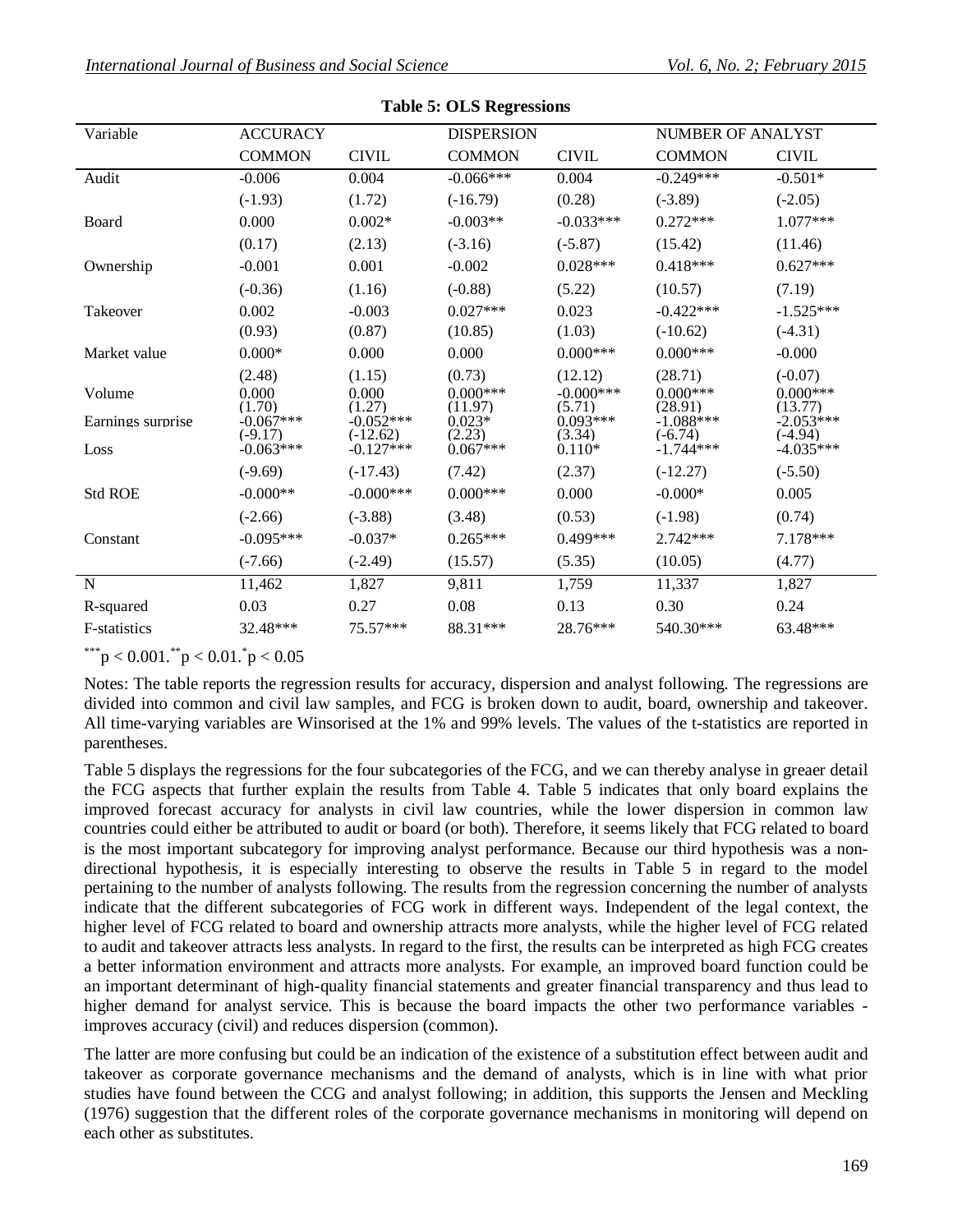### **6.1 Endogeneity**

We argue that a higher level of FCG leads to a better analyst performance. However, we note that the directions of causality could be reversed. For example, a higher level of analyst following may put pressure on firms, causing them to improve their FCG. Brown et al. (2011) address the endogeneity problem in corporate governance research. They discuss two commonly used methods, the fixed effects estimation and an instrumental variables (IV) approach, to handle the endogeneity problem. We use the latter and identify the causal effects by estimating with an instrumental variable (IV) regression using the prior-year FCG scores and the average industry level of FCG to stand in for FCG. The results are reported in Table 6. The effects of FCG on the analyst performance variables are somewhat weaker than those found earlier using the OLS method. For analyst dispersion in common law countries, the coefficients of FCG are not significant. Although they are less significant than previously found, the effects of FCG remain significant for the accuracy of the civil law countries at the 5% level. For the analyst following, the estimates are still significant at the 0.1% level.

| Variable          | <b>ACCURACY</b> |              | <b>DISPERSION</b> |              | <b>NUMBER OF ANALYST</b> |              |
|-------------------|-----------------|--------------|-------------------|--------------|--------------------------|--------------|
|                   | <b>COMMON</b>   | <b>CIVIL</b> | <b>COMMON</b>     | <b>CIVIL</b> | <b>COMMON</b>            | <b>CIVIL</b> |
| FCG               | 0.000           | $0.001*$     | $-0.000$          | $-0.005$     | $0.314***$               | $0.895***$   |
|                   | (0.09)          | (2.12)       | $(-0.17)$         | $(-1.06)$    | (17.61)                  | (12.04)      |
| Market value      | 0.000           | 0.000        | $-0.000$          | $0.000***$   | $0.000***$               | $-0.000$     |
|                   | (1.94)          | (0.79)       | $(-0.59)$         | (10.96)      | (23.98)                  | $(-0.65)$    |
| Volume            | 0.000           | $0.000*$     | $0.000***$        | $-0.000$ *** | $0.000***$               | $0.000***$   |
|                   | (1.74)          | (2.24)       | (11.11)           | $(-5.29)$    | (23.72)                  | (12.01)      |
| Earnings surprise | $-0.071***$     | $-0.076***$  | $0.042**$         | $0.170***$   | $-0.934***$              | $-2.646***$  |
|                   | $(-7.22)$       | $(-13.84)$   | (2.85)            | (3.39)       | $(-4.07)$                | $(-3.95)$    |
| Loss              | $-0.062***$     | $-0.099***$  | $0.052***$        | 0.027        | $-2.053***$              | $-4.659***$  |
|                   | $(-7.53)$       | $(-12.28)$   | (4.38)            | (0.46)       | $(-10.92)$               | $(-4.72)$    |
| <b>Std ROE</b>    | $-0.000**$      | $-0.000$     | $0.000$ ***       | $-0.000$     | $-0.000$                 | 0.009        |
|                   | $(-2.18)$       | $(-1.48)$    | (5.57)            | $(-0.68)$    | $(-0.99)$                | (1.06)       |
| Constant          | $-0.107***$     | $-0.043***$  | $0.142***$        | $0.482***$   | $-0.554$                 | $-3.116*$    |
|                   | $(-5.29)$       | $(-3.65)$    | (4.94)            | (5.58)       | $(-1.20)$                | $(-2.15)$    |
| N                 | 8,087           | 1,332        | 6,719             | 1,268        | 7.963                    | 1,332        |
| R-squared         | 0.02            | 0.27         | 0.03              | 0.11         | 0.27                     | 0.20         |
| Wald-statistics   | 180.43***       | 499.48***    | 215.97***         | 155.75***    | 3096.32***               | 385.85***    |
|                   |                 |              |                   |              |                          |              |

| Table 6: Two-Stage Least Squares (2SLS) |  |  |  |  |
|-----------------------------------------|--|--|--|--|
|-----------------------------------------|--|--|--|--|

\*\*\*p < 0.001.\*\*p < 0.01.\*p < 0.05.

Notes: The table reports the instrumental variables (IV) results for accuracy, dispersion and analyst following. The regressions are divided into common and civil law samples. All time-varying variables are Winsorised at the 1% and 99% levels. The values of the t-statistics are reported in parentheses.

### *7. Conclusions*

We extend the extensive research on analyst performance by performing a more comprehensive analysis of how corporate governance impacts their performance. We use a multi-country design over several years that integrates both country- and firm-level corporate governance and us a more comprehensive measurement of firm-level corporate governance than that of the earlier research. As a main conclusion, we assert that there is support for a positive relation between corporate governance and financial analyst performance.

This is in line with both the CCG research (cf. Alford et al. 1993, Ali et al. 2003, Ashbaugh and Pincus 2001, Ball et al. 2000, Barniv et al. 2005, Barniv and Myring 2006, Chang et al. 2000, Hail and Leuz 2006, Hope 2003a,b, Hung 2000, Leuz et al. 2003, Sun 2009, von Koch et al. 2013a, von Koch et al. 2014a,b) and the few studies on FCG (Asare et al. 2011, Beekes and Brown 2006, Beekes et al. 2012, Byard et al. 2006). However, compared to the prior studies, we were able to analyse the relationship more thoroughly and also integrate both the country as well as the firm level in our analysis.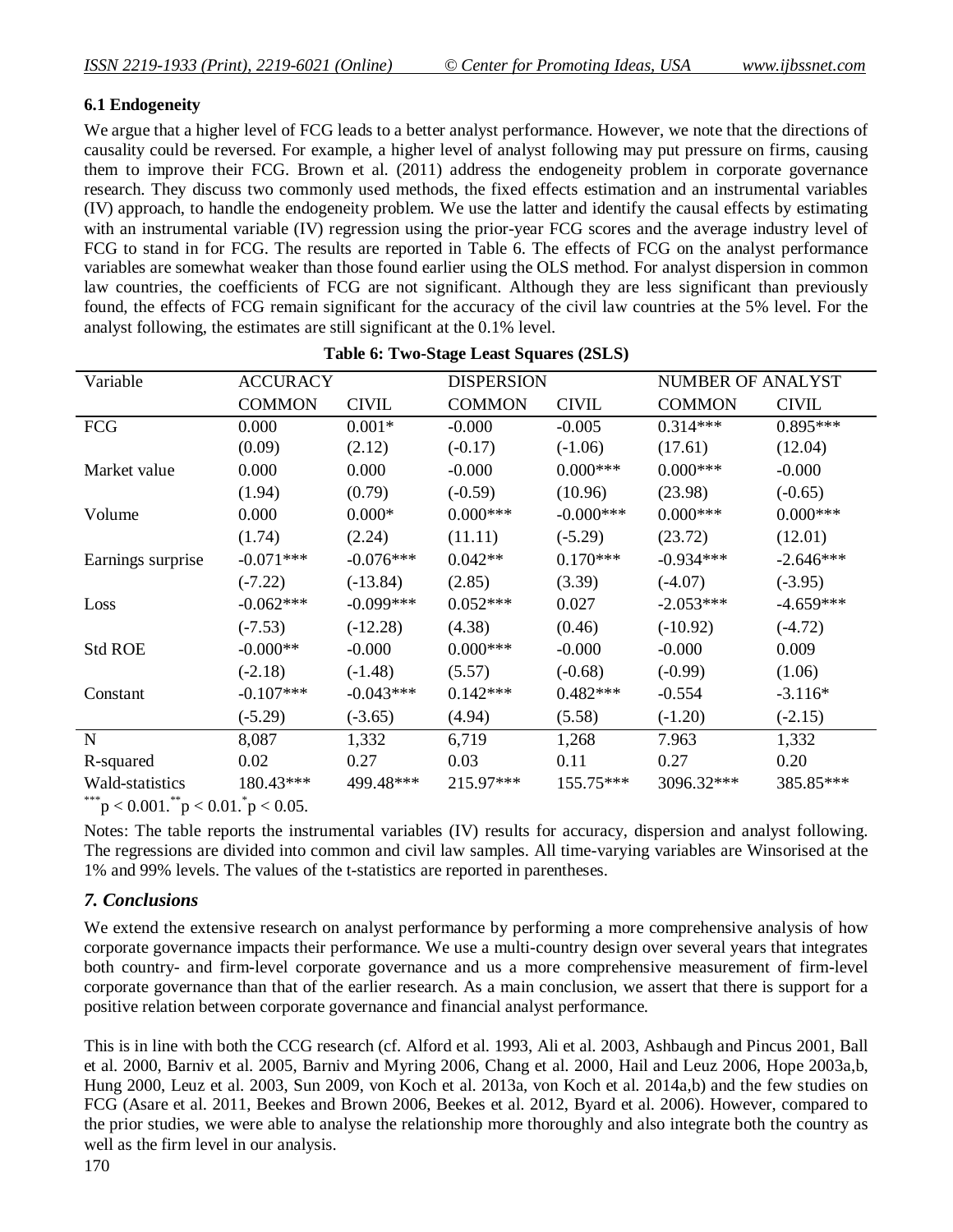Based on the fact that the sample is divided into companies belonging to civil law and common law countries, the main conclusion must be nuanced. From the results, we can state that there is just support for a positive relation between firm-level corporate governance and forecast accuracy in civil law countries, i.e., strong positive corporate governance leads to more accurate forecasts, and only support for a negative relation between firm-level corporate governance and forecast dispersion in common law countries, i.e., strong corporate governance leads to less dispersed forecasts. However, all firms with strong corporate governance in the two different contexts have more analysts following. These results have interesting implications for the information environment of the civil and common law countries. Under the assumption that strengthened FCG improves the quality of accounting reports, analysts in civil law countries can thereby forecast more accurately, while the analysts in common law countries reduce their uncertainty. Further, we find that the FCG variables related to board seem to matter independently of the context concerning the improved performance of analysts. In addition, in both civil and common law countries, a higher improved function of the board and ownership increase the demand for analysts, while improved audit function as well as improved take-over regulation lessen the demand for analysts.

This study contributes to the research in several ways. It adds to the literature that addresses how corporate governance is associated with financial analyst performance, integrating both country-level and firm-level corporate governance. It also represents a development in the methods and analysis compared to the prior studies analysing the relationship between firm-level corporate governance and financial analyst performance, implementing an extensive measure of firm-level corporate governance, with the possibility of analysing the different components of corporate governance jointly, as well as conducting both longitudinal and cross-sectional analysis. The study also provides valuable insight to regulators and policy makers in regard to the effect that different decisions of corporate governance regulations could have on the information environment and offers the possibility of accomplishing greater efficiency in the financial markets.

This study has certain limitations. Most importantly, the firms in our sample (because we use the ISS data) are chosen by the ISS. We have no knowledge regarding how this sample of firms was created.

# *References*

Acharya, A., 2009. Whose ideas matter?: agency and power in Asian regionalism. Cornell University Press.

- Aggarwal, R., Erel, I., Stulz, R., and Williamson, R., 2009. Differences in Governance Practices between U.S. and Foreign Firms: Measurement, Causes, and Consequences. The Review of Financial Studies, 22(8), 3131- 3169.
- Alford, A., Jones, J., Leftwich, R., and Zmijewski, M., 1993.The relative informativeness of accounting disclosures in different countries.Journal of Accounting Research, Vol. 31 (Supplement):, 183-223.
- Ali, A., Hwang, L. and Trombley, M., 2003. Residual-income-based valuation predicts future stock returns: Evidence on mispricing vs. risk explanations. The Accounting Review, Vol. 78(No.2), 377-97.
- Asare, K. N., Abdolmohammadi, M. J. and Hunton, J. E., 2011. The Influence of Corporate Governance Ratings on Buy-Side Analysts' Earnings Forecast Certainty: Evidence from the United States and the United Kingdom. Behavioral Research in Accounting, 23(2), 1-25.
- Ashbaugh, H. and Pincus, M., 2001. Domestic accounting standards, international accounting standards,and the predictability of earnings. Journal of Accounting Research, Vol. 39 (No. 3), 417-434.
- Ball, R., Kothari, S. and Robin, A., 2000. The effect of international institutional factors on properties of accounting earnings. Journal of Accounting and Economics, Vol. 29, 1-51.
- Barniv, R. and Myring, M., 2006. An international analysis of historical and forecasted earnings in accountingbased valuation models. Journal of Business Finance and Accounting, Vol. 33:, 1087-1109.
- Barniv, R., Myring, M. and Thomas, W., 2005. The Association between the Legal and Financial Reporting Environments and Forecast Performance of Individual Analysts. Contemporary Accounting Research, Vol. 22(No. 4), pp 727-758.
- Barry, C. and Brown, S., 1985.Differential Information and Security Market Equilibrium.Journal of Financial and Quantitative Analysis, 20(December), 407–422.
- Basu, S., Hwang, L. and Jan, C., 1998. International variation in accounting measurement rules and analysts' earnings forecast errors. Journal of Business Finance & Accounting 25(9–10):1207–1247.
- Bebchuk, L. and Cohen, A., 2005. The Costs of Entrenched Boards. Journal of Financial Economics, 78, 409–33.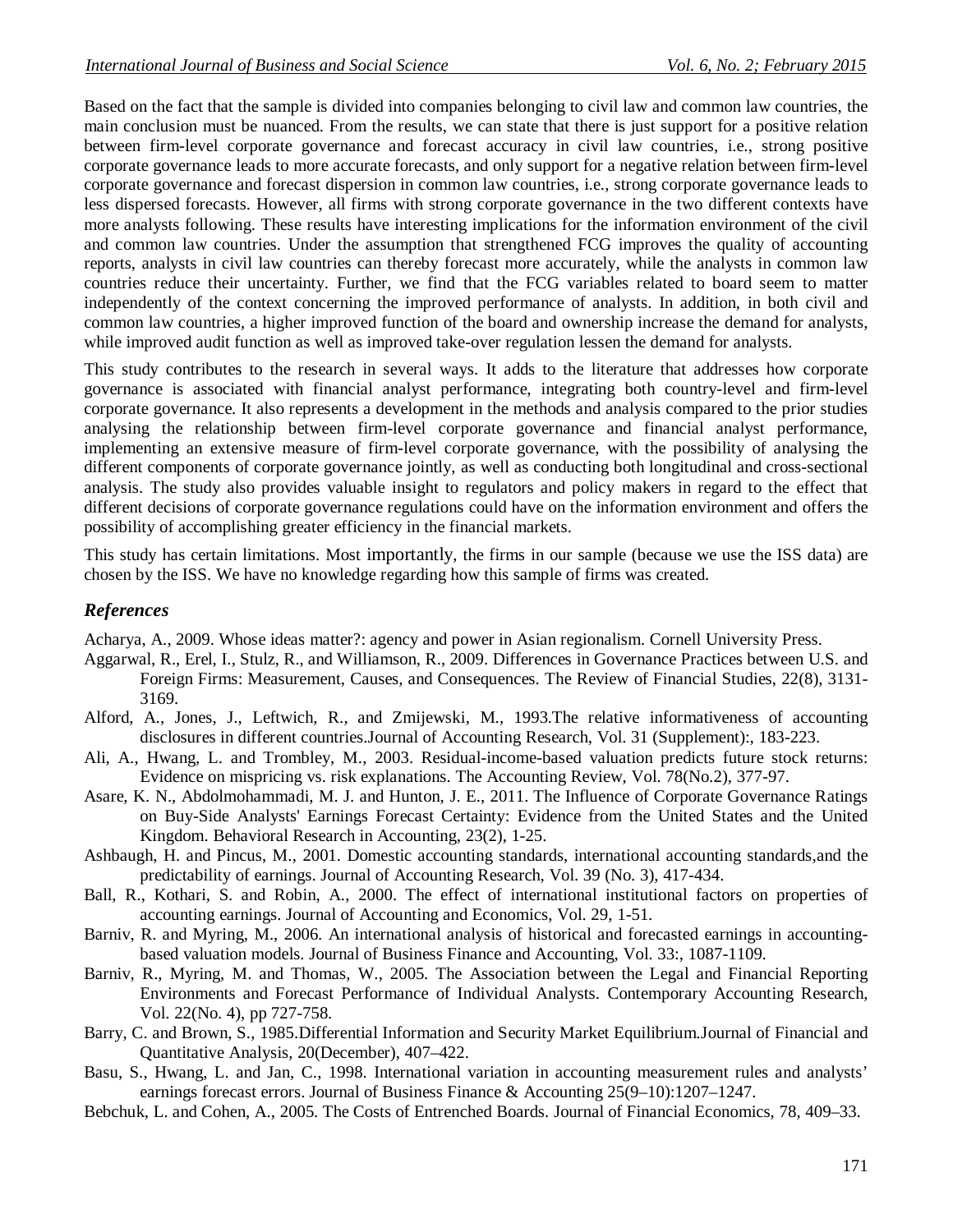- Bebchuk, L., Cohen, A. and Ferrell, A., 2004. What matters in corporate governance? Harvard Law School Olin Discussion Paper No.491.
- Beekes, W. and Brown, P., 2006. Do better‐governed Australian firms make more informative disclosures?.Journal of Business Finance & Accounting, 33(3‐4), 422-450.
- Beekes, W., Brown, P., Chin, G. and Zhang, Q., (2012) The Effects of Corporate Governance on Information Disclosure, Timeliness and Market Participants' Expectations (August 1, 2012). Available at SSRN: http://ssrn.com/abstract=2122300.
- Behn, B., Choi, J. H. and Kang, T., 2008. Audit quality and properties of analyst earnings forecasts, The Accounting Review, 83(2), pp. 327–349.
- Bhat, G., Hope, O. and Kang, T., 2006. Does corporate governance transparency affect the accuracy of analyst forecasts? Accounting & Finance 46(5): 715–732.
- Brennan, M. and Hughes, P., 1991 Stock prices and the supply of information. Journal of Finance 46(5): 1665– 1691.
- Brown, L. D. and Caylor, M. L., 2006.Corporate governance and firm valuation.Journal of Accounting and Public Policy, 25(4), 409-434.
- Brown, P., Beekes, W. and Verhoeven, P., 2011. Corporate governance, accounting and finance: A review. Accounting and Finance, 51, 96–172.
- Bruno, V. and Claessens, S., 2010. Corporate governance and regulation: Can there be too much of agood thing? Journal of Financial Intermediation, 19(4), 461–482.
- Bruce K. Behn, Jong-Hag Choi, and Tony Kang (2008) Audit Quality and Properties of Analyst Earnings Forecasts. The Accounting Review: March 2008, Vol. 83, No. 2, pp. 327-349.
- Bushman, R. and Smith, A., 2001. Financial accounting information and corporate governance. Journal of Accounting and Economics 32(1): 273–333.
- Bushman, R. M., Piotroski, J. D. and Smith, A. J., 2004. What determines corporate transparency?. Journal of accounting research, 42(2), 207-252.
- Byard, D., Li, Y. and Weintrop, J., 2006. Corporate governance and the quality of financial analysts' information.Journal of Accounting and Public Policy, 25(5), 609-625.
- Chang, J., Khanna, T. and Palepu, K., 2000. Analyst Activity around the World. Harvard Business Strategy Unit, working paper, No 01-061 January.
- Chhaochharia, V. and Grinstein, Y., 2007. Corporate governance and firm value: The impact of the 2002 governance rules. Journal of Finance, 62, 1789–1825.
- Chhaochharia, V. and Laeven, L., 2009. Corporate governance norms and practices. Journal of Financial Intermedation, 18, 405-431.
- Core, J., Guay, W. and Rusticus, T., 2006. Does weak governance cause weak stock returns? An examination of firm operating performance and investors' expectations. Journal of Finance, 61, 655–687.
- Dardas, K., 2012. Identifying Profitable Insider Transactions.The Journal of Investing, 21(2), 61-75.
- Daske, H., Hail, L., Leuz, C. and Verdi, R., 2008. Mandatory IFRS Reporting around the World: Early Evidence on the Economic Consequences, Journal of Accounting Research, 46(5), pp. 1085-1142.
- DeFond, M., and Hung, M., 2007. Investor protection and analysts' cash flow forecasts around the world. Review of Accounting Studies, 12, 377-419.
- Dittmar, A. and Mahrt-Smith, J., 2007. Corporate governance and the value of cash holdings. The Journal of Financial Economics, 83, 599–634.
- Doidge, C., Karolyi, A. and Stulz, R., 2007. Why Do Countries Matter so Much for Corporate Governance? Journal of Financial Economics, 86, 1–39.
- Durnev, A. and Kim, E., 2005. To Steal or Not to Steal: Firm Attributes, Legal Environment, and Valuation. Journal of Finance, 60, 1461–93.
- Fidrmuc, J. P., Korczak, A. and Korczak, P., 2013. Why does shareholder protection matter for abnormal returns after reported insider purchases and sales?.Journal of Banking & Finance, 37(6), 1915-1935.
- Francis, J. and Wang, D., 2008. The joint effect of investor protection and big 4 audits on earnings quality around the world. Contemporary Accounting Research 25(1): 1–39.
- Francis, J., Khurana, I. and Pereira, R., 2003. The role of accounting and auditing in corporate governance and the development of financial markets around the world.Asia-Pacific Journal of Accounting and Economics, 10, 1-30.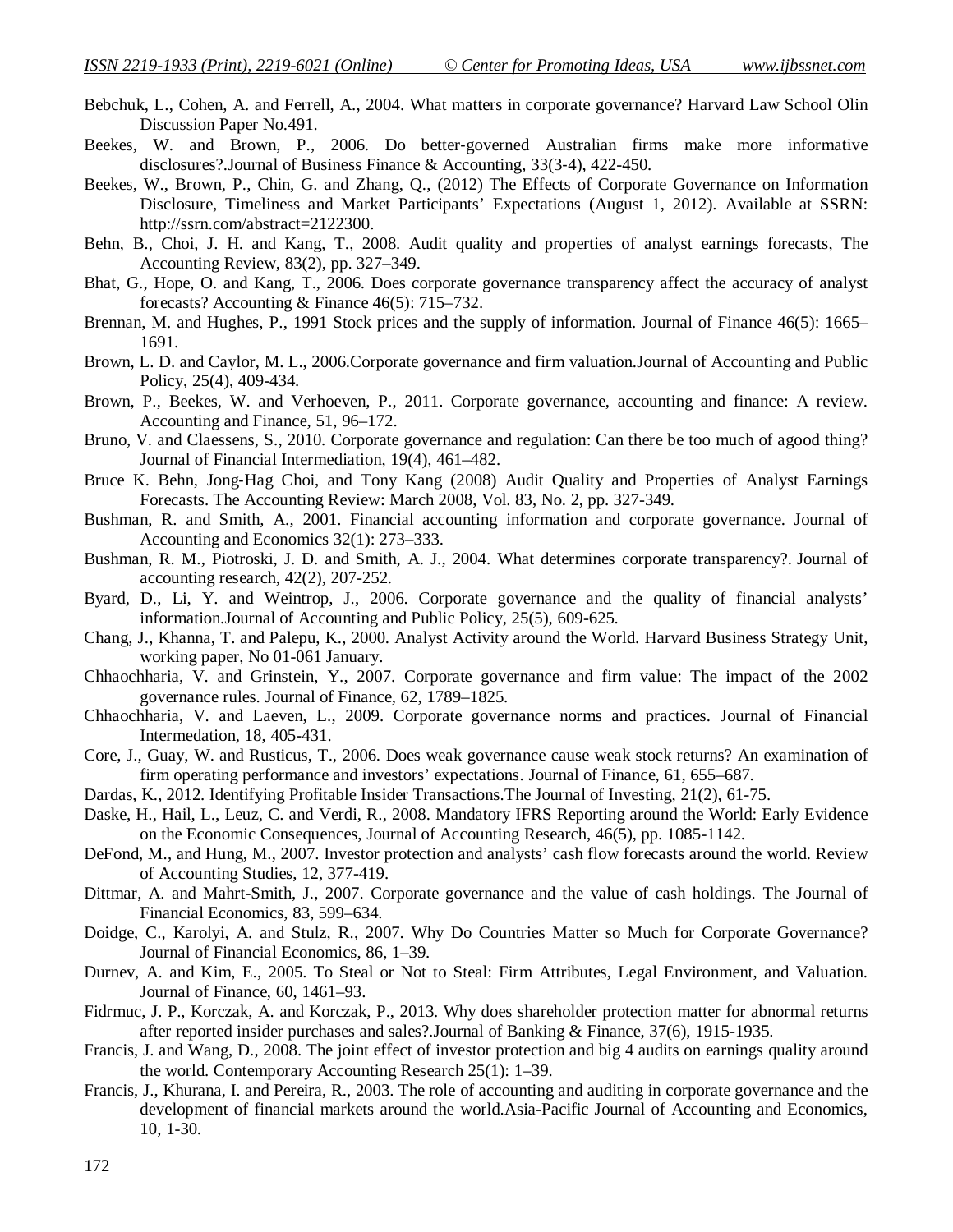- Francis, J., Khurana, I. and Pereira, R., 2005. Disclosure Incentives and Effects on Cost of Capital around the World. Accounting Review, 80, 1125–62.
- Glosten, L., and Milgrom, P., 1985. Bid, Ask, and Transaction Prices in a Specialist Market with Heterogeneously Informed Traders. Journal of Financial Economics, 26(March), 71–100.
- Gompers, P., Ishii, J. and Metrick, A., 2003. Corporate Governance and Equity Prices.Quarterly Journal of Economics, 118, 107–55.
- Hail, L. and Leuz, C., 2006. International differences in the cost of equity capital: Do legal institutions and securities regulation matter? Journal of Accounting Research, 44 (3), 485-531.
- Heflin, F., Subramanyam, K. and Zhang, Y., 2003. Regulation FD and the financial information environment: Early evidence. The Accounting Review 78(1): 1–37.
- Hope, O., 2003a. Disclosure practices, enforcement of accounting standards, and analysts' forecast accuracy: An international study. Journal of Accounting Research, 41(2), 235-272.
- Hope, O., 2003b. Accounting policy disclosures and analysts' forecasts. Contemporary Accounting Research, 20(2), 295-321.
- Hope, O.-K., Kang, T., Thomas, W. and Yoo, Y., 2009. Impact of excess auditor remuneration on cost of equity capital around the world. Journal of Accounting, Auditing and Finance , 24(2), 177-210.
- Hung, M., 2000. Accounting standards and value relevance of earnings: An international analysis. Journal of Accounting and Economics, 30(3), 401-420.
- Irani, A. and Karamanou, I., 2003. Regulation fair disclosure, analyst following, and analyst forecast dispersion. Accounting Horizons 17(1): 15–29.
- Jensen, M. and Meckling, W., 1976. Theory of the firm: managerial behavior, agency costs and ownership structure. Journal of Financial Economics 3, 305–360.
- Kanagaretnam, K., Lobo, G. J. and Mathieu, R., 2012. CEO stock options and analysts' forecast accuracy and bias.Review of Quantitative Finance and Accounting, 38(3), 299-322.
- King, R., Pownall, G. and Waymire, B., 1990. Expectations adjustments via timely management forecasts: Review, synthesis, and suggestions for future research. Journal of Accounting Literature 31(1): 113–144.
- Klapper, L. and Love, I., 2003. Corporate governance, investor protection, and performance in emerging markets.Journal of Corporate Finance, 10, 703-728.
- Knyazeva, D., 2007. Corporate Governance, Analyst Following, and Firm Behavior. Working paper, New York University.
- von Koch, C., Nilsson, O. and Collin, S. O. Y., 2014b. The influence of investor protection on the performance of financial analysts: Time series analyses in four different legal systems. International Journal of Disclosure and Governance.
- von Koch, C., Nilsson, O. and Eriksson, K., 2014a. Does shareholder protection affect the performance of analysts as a gatekeeper?.Journal of Management & Governance, 18(2), 315-345.
- von Koch, C., Nilsson, O. and Jonnergård, K., 2013a. The Regulatory Effect on the Performance of Financial Analysts: Time Series from Two Different Legal Systems. J Bus Fin Aff, 2(113), 2167-0234.
- von Koch, C., Nilsson, O., Jönsson, M. and Jonnergård, K., 2013b. The Interaction between Country-Level and Firm-Level Corporate Governance.International Journal of Business and Social Science, 4(13), 78-92.
- Krishnaswami, S. and Subramaniam, V., 1999.Information asymmetry, valuation, and the corporate spin-off decision. Journal of Financial Economics 53(1): 73–112.
- La Porta, R., Lopez-de-Silanes, F. and Shleifer, A., 1999. Corporate Ownership Around the World. Journal of Finance, 54, 471–517.
- La Porta, R., Lopez-de-Silanes, F. and Shleifer, A.,2006. What works in securities laws? Journal of Finance 61(1): 1–32.
- La Porta, R., Lopez-de-Silanes, F., Shleifer, A. and Vishny, R., 2000. Investor protection and corporate governance. Journal of Financial Economics 58(1): 3–27.
- La Porta, R., Lopez-de-Silanes, F., Shleifer, A., Vishny, R., 1998. Law and finance. Journal of Political Economy, vol. 106,(Issue 6,), p1113-1155.
- Lang, M. H. and Lundholm, R. J., 1996.Corporate disclosure policy and analyst behavior. Accounting review, 467-492.
- Lang, M., Lins, K. and Miller, D., 2004. Concentrated control, Analyst Following, and Valuation: Do Analysts Matter Most When Investors Are Protected Least? Journal of Accounting Research, 42(3), 589-623.